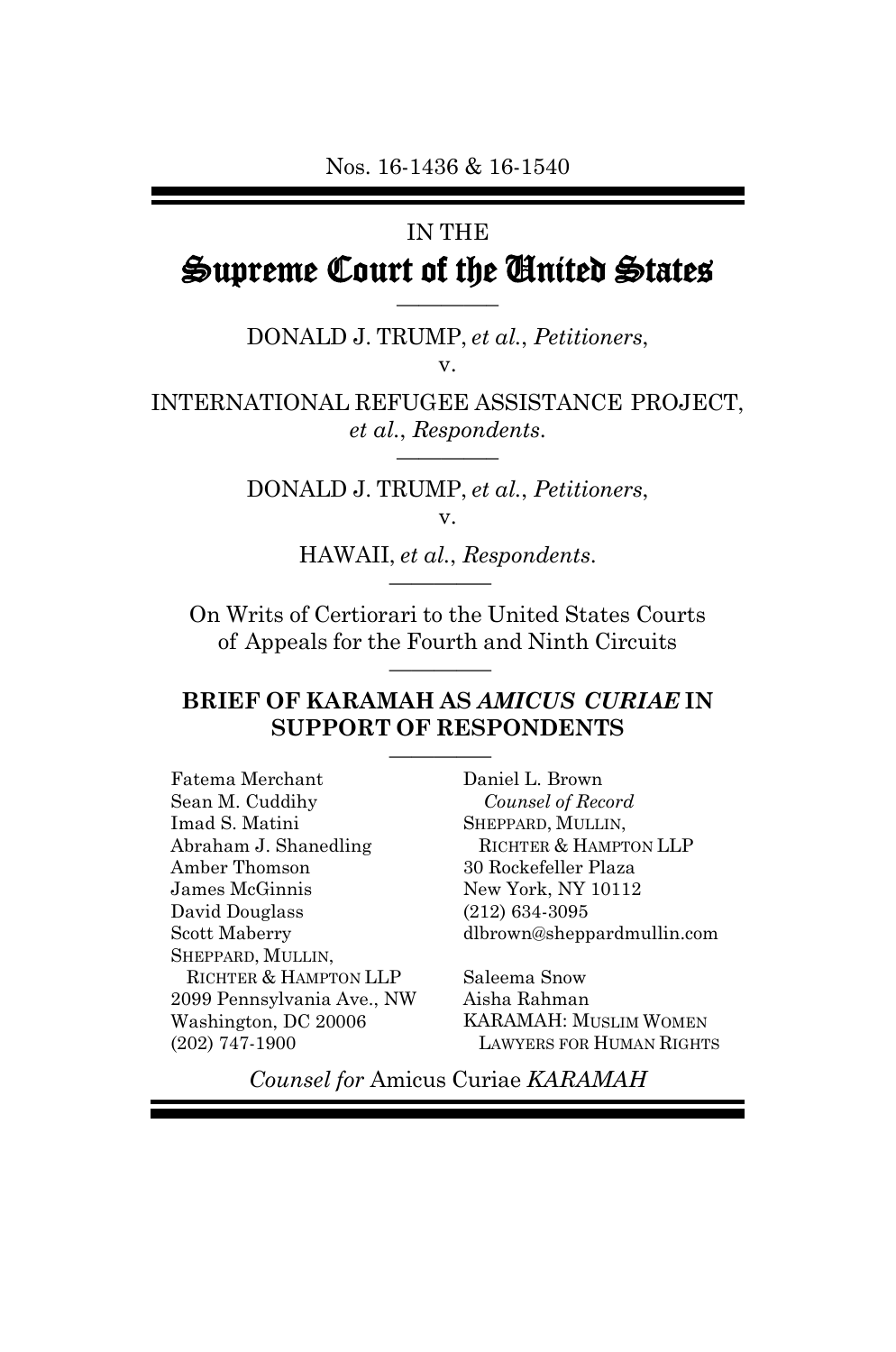## TABLE OF CONTENTS

|          | А.                                                                                                                                                                         | RELEVANT FACTUAL BACKGROUND  4<br>The Majority of Migrants from the<br>Designated Countries and Refugees Are<br>Women and Children, Who Are Often<br>Fleeing Distinctive Forms of Violence |  |  |
|----------|----------------------------------------------------------------------------------------------------------------------------------------------------------------------------|--------------------------------------------------------------------------------------------------------------------------------------------------------------------------------------------|--|--|
|          | <b>B.</b>                                                                                                                                                                  | Women Bear the Added Burden of Being<br>the Primary Guardians for Migrating                                                                                                                |  |  |
| ARGUMENT |                                                                                                                                                                            |                                                                                                                                                                                            |  |  |
| Ι.       | The Executive Order Violates the INA 11                                                                                                                                    |                                                                                                                                                                                            |  |  |
|          | A.                                                                                                                                                                         | The President Cannot Demonstrate How<br>the Entry of Women and Children Is<br>Detrimental to Our Nation's Interests 11                                                                     |  |  |
|          |                                                                                                                                                                            | B. The Order Discriminates Against Women,<br>in Violation of the INA 15                                                                                                                    |  |  |
| II.      | The Order Harms Our National Security<br>Interests and Foreign Policy Priorities of<br>Promoting Human Rights, Gender Equality,<br>and Protection of At-Risk Children.  16 |                                                                                                                                                                                            |  |  |
|          | А.                                                                                                                                                                         | The Order's Impact on Women and<br>Children Harms Our National Security                                                                                                                    |  |  |
|          | В.                                                                                                                                                                         | The Order's Impact on Women and<br>Children Harms Our Foreign Policy.  21                                                                                                                  |  |  |
|          |                                                                                                                                                                            |                                                                                                                                                                                            |  |  |
|          |                                                                                                                                                                            |                                                                                                                                                                                            |  |  |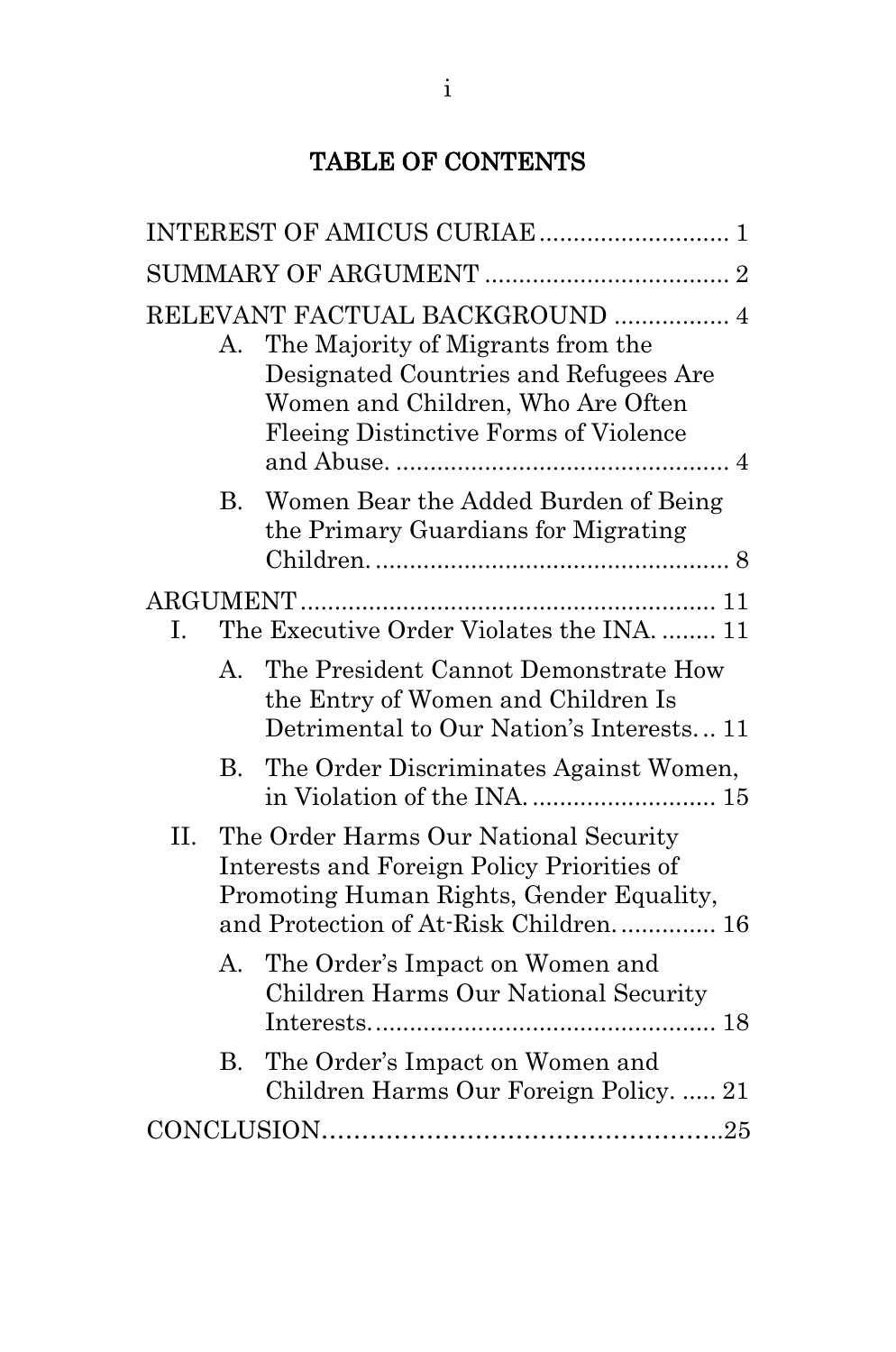## TABLE OF AUTHORITIES

#### **Cases**

| Barnhart v. Sigmon Coal Co.                                                     |
|---------------------------------------------------------------------------------|
| Dep't of Navy v. Egan                                                           |
| Kaliski v. Dist. Dir. of INS                                                    |
| Texas Dep't. of Hous. & Cmty. Affairs v.<br>Inclusive Communities Project, Inc. |
| Youngstown Sheet & Tube Co. v. Sawyer                                           |
| <u>Statutes &amp; Legislative Materials</u>                                     |
|                                                                                 |
| Immigration and Nationality Act,                                                |
|                                                                                 |
|                                                                                 |
| H.R. Rep. No. 85-1199, pt. 2 (1957) 14                                          |
| <b>Executive Orders</b>                                                         |
| Exec. Order No. 13,595, 76 Fed. Reg.                                            |
| Exec. Order No. 13,623, 77 Fed. Reg.                                            |
| Exec. Order No. 13,780, 82 Fed. Reg.                                            |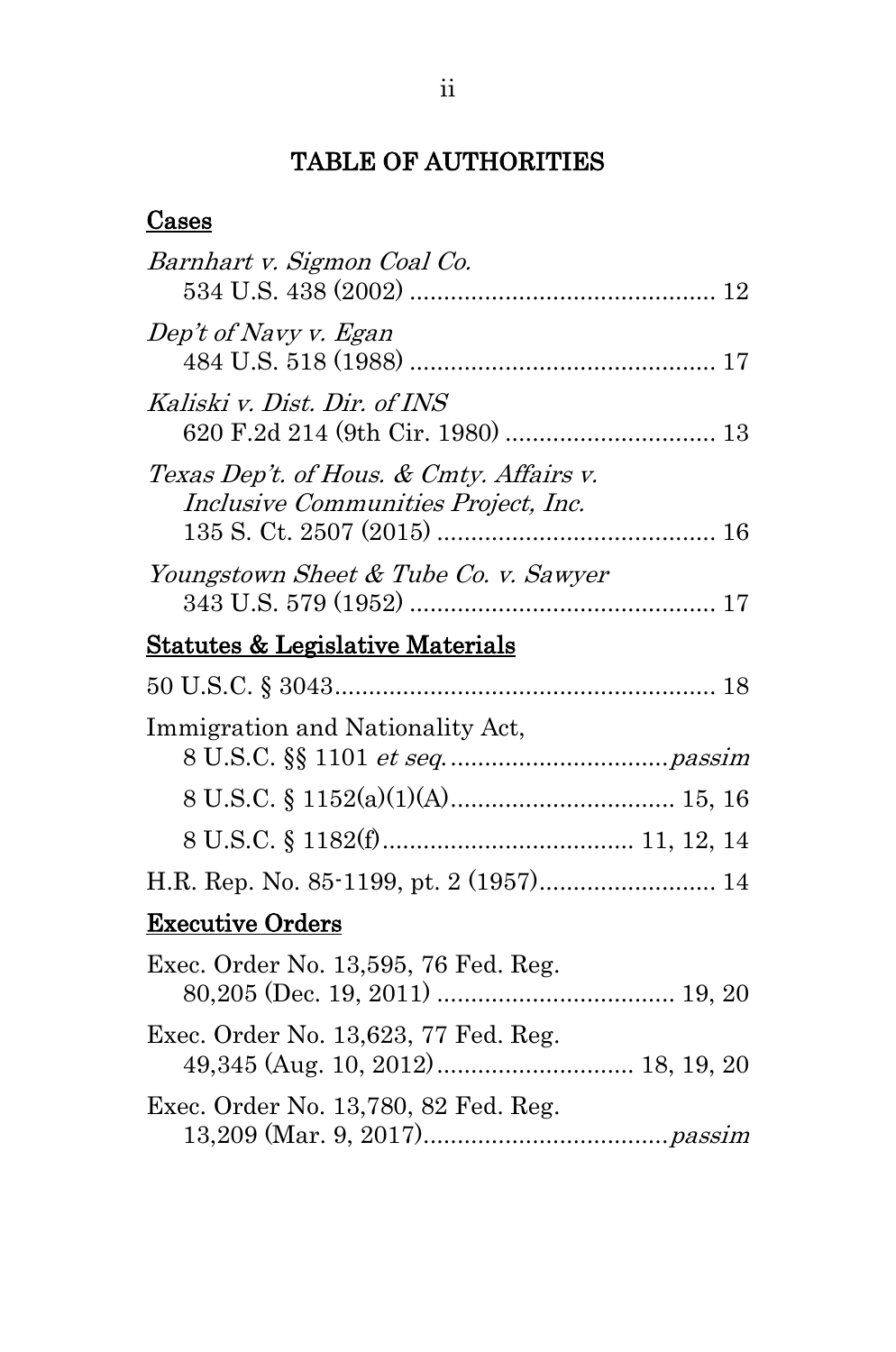# Other Authorities

| Chris Stephen, Five years after Gaddafi, Libya<br>torn by civil war and battles with Isis, THE<br>GUARDIAN (Feb. 16, 2016, 1:43 PM),<br>https://www.theguardian.com/world/2016/feb/<br>16/libya-gaddafi-arab-spring-civil-war-<br>islamic-state<br>5 |
|------------------------------------------------------------------------------------------------------------------------------------------------------------------------------------------------------------------------------------------------------|
| Dan Nolan, Children of Syria by the Numbers,<br>FRONTLINE (Apr. 19 2016),<br>http://www.pbs.org/wgbh/frontline/article/child                                                                                                                         |
| Eric Levenson, <i>How many fatal terror attacks</i><br>have refugees carried out in the US? None,<br>CNN (Jan. 29, 2017),<br>http://www.cnn.com/2017/01/29/us/refugee-<br>13                                                                         |
| Gender Equality and Women's Empowerment,<br>USAID, https://www.usaid.gov/what-we-<br>do/gender-equality-and-womens-<br>22                                                                                                                            |
| Global Fund for Women, Women and the<br>Refugee Crisis: A News Update from<br>Lebanon,<br>https://www.globalfundforwomen.org/news-<br>update-refugee-crisis/#.Wa3YvHaGOUk 6                                                                          |
| Haeyoun Park & Larry Buchanan, Refugees<br>Entering the U.S. Already Face a Rigorous<br>Vetting Process, N.Y. TIMES (Jan. 29, 2017),<br>https://www.nytimes.com/interactive/2017/01/2<br>9/us/refugee-vetting-process.html 13                        |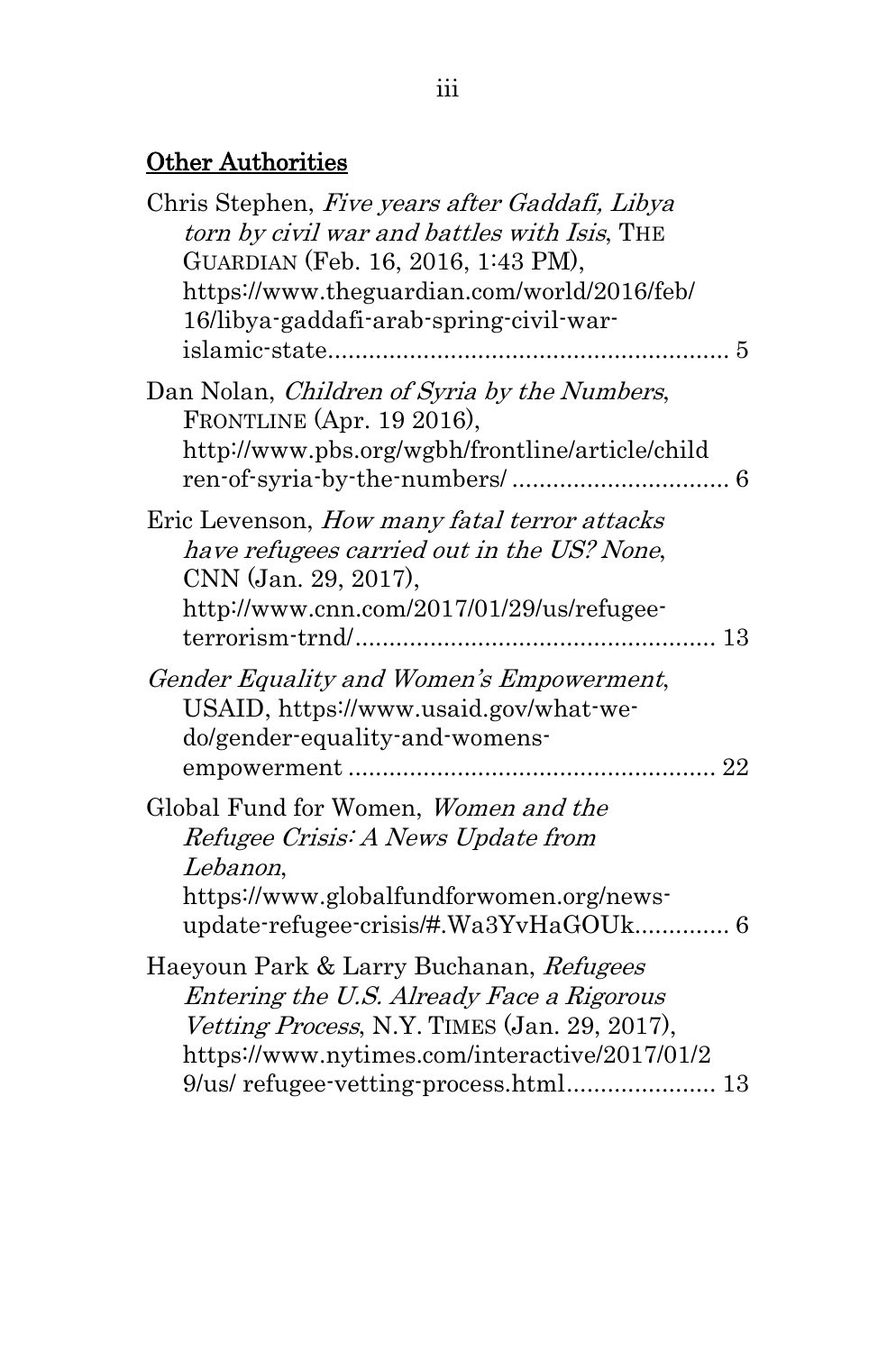| HUMAN RIGHTS WATCH, IT'S A MEN'S CLUB:<br>DISCRIMINATION AGAINST WOMEN IN IRAN'S<br>JOB MARKET (2017),<br>https://www.hrw.org/sites/default/files/report_                                                                                          |
|----------------------------------------------------------------------------------------------------------------------------------------------------------------------------------------------------------------------------------------------------|
| HUMAN RIGHTS WATCH, GOOD GIRLS DON'T<br>PROTEST: REPRESSION AND ABUSE OF WOMEN<br>HUMAN RIGHTS DEFENDERS, ACTIVISTS, AND<br>PROTESTERS IN SUDAN (2016),<br>https://www.hrw.org/report/2016/03/23/good-<br>girls-dont-protest/repression-and-abuse- |
| HUMAN RIGHTS WATCH, WORLD REPORT (2017),<br>https://www.hrw.org/sites/default/files/worl<br>d_report_download/wr2017-web.pdf 17                                                                                                                    |
| <i>Interactive Reporting, REFUGEE</i><br>PROCESSING CTR.,                                                                                                                                                                                          |
| Melody Rowell, Inside the Harrowing Journeys of<br>Refugee Mothers, NAT'L GEOGRAPHIC (Jan. 10,<br>2017), http://www.nationalgeographic.com/<br>photography/proof/2017/01/syria-greece-                                                             |
| On Her Own: How women forced to flee from Syria<br>are shouldering increased responsibility as<br>they struggle to survive, CARE (Sept. 2016),<br>http://www.care.org/sites/default/files/document<br>s/care_on-her-own_refugee-media-report_sept- |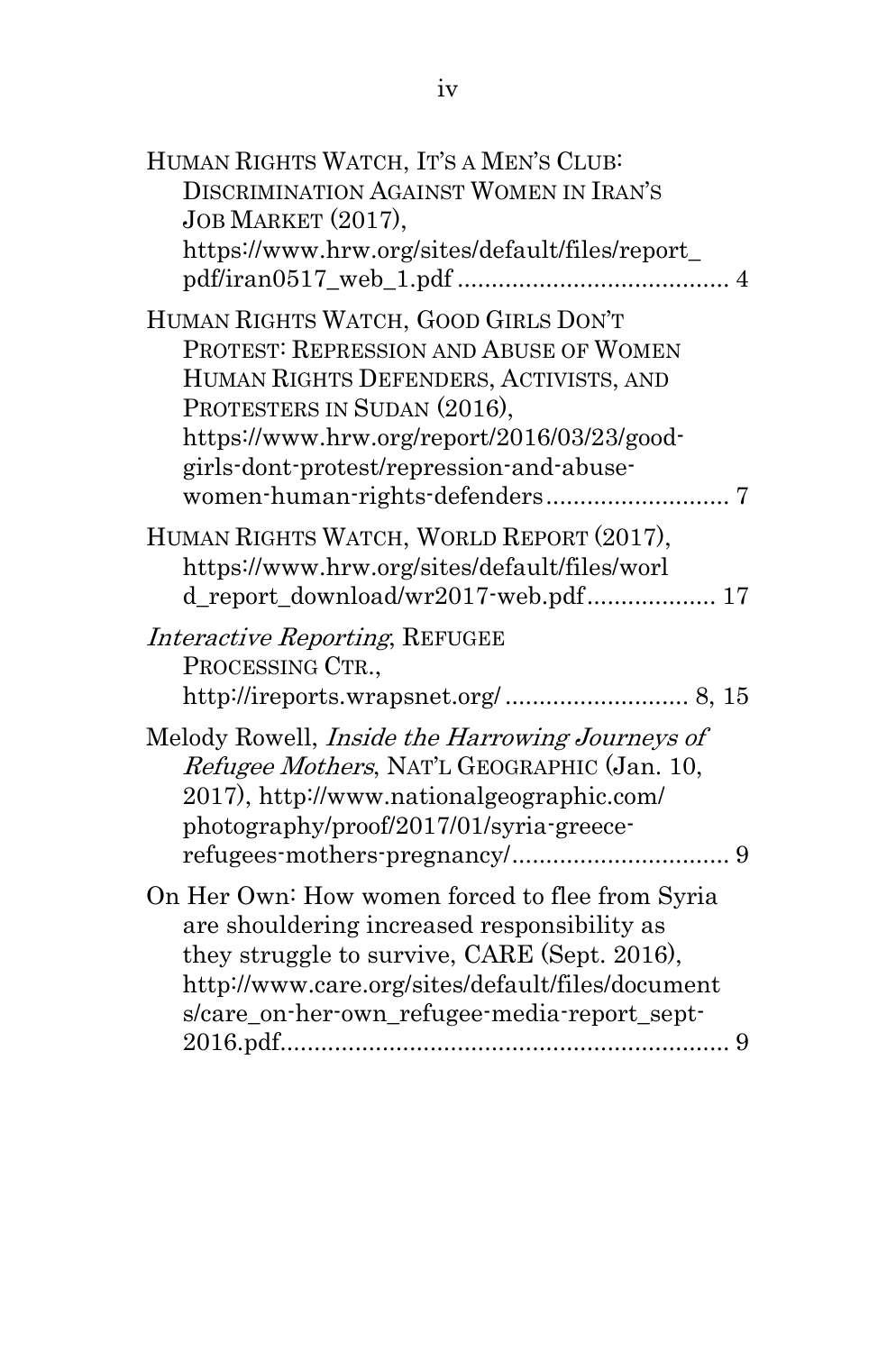| restores-responsibility-and-rule-law  12 |
|------------------------------------------|
|                                          |
| USAID, https://www.usaid.gov/ 22         |
| strategy-afghanistan-and-south-asia  17  |
|                                          |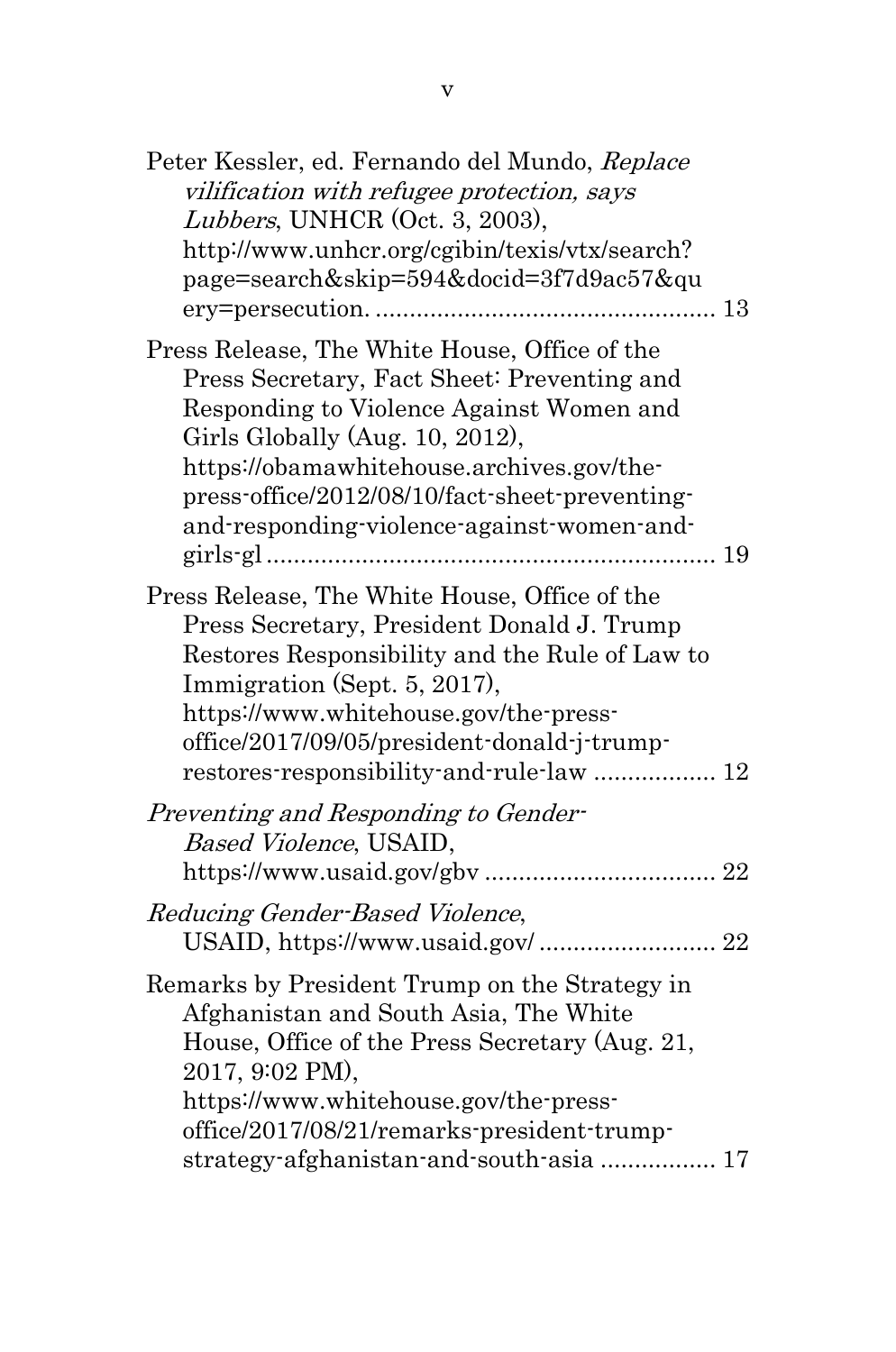| Somini Sengupta and Hwaida Saad, New<br>Dangers Stalk Syrian Children Still Haunted<br>by Horrors Under ISIS, N.Y. TIMES (July 31,                                                                            |
|---------------------------------------------------------------------------------------------------------------------------------------------------------------------------------------------------------------|
| Stephanie Nebehay, Acute malnutrition<br>surges in Somali children: UNICEF,<br>REUTERS (May 2, 2017),<br>https://www.reuters.com/article/us-<br>malnutrition-somalia/acute-<br>malnutrition-surges-in-somali- |
| THE WHITE HOUSE, NATIONAL SECURITY<br>STRATEGY (2015),<br>https://obamawhitehouse.archives.gov/sites/de<br>fault/files/docs/2015_national_security_strate                                                     |
| THE WHITE HOUSE, UNITED STATES ACTION PLAN<br>ON WOMEN, PEACE, AND SECURITY (2016),<br>https://www.usaid.gov/sites/default/files/ 20                                                                          |
| U.S. DEP'T OF STATE, BUR. POPULATION,<br>REFUGEES, AND MIGRATION, Addressing<br>Gender-Based Violence in Emergencies,<br>https://www.state.gov/j/prm/policyissues/issue                                       |
| U.S. DEP'T OF STATE, CONGRESSIONAL BUDGET<br>JUSTIFICATION - DEPARTMENT OF STATE,<br>FOREIGN OPERATIONS, AND RELATED<br>PROGRAMS, FISCAL YEAR 2018 (2017),<br>https://www.state.gov/documents/organization/   |
| U.S. DEP'T OF STATE, Overview of the<br>Office of Global Women's Issues,                                                                                                                                      |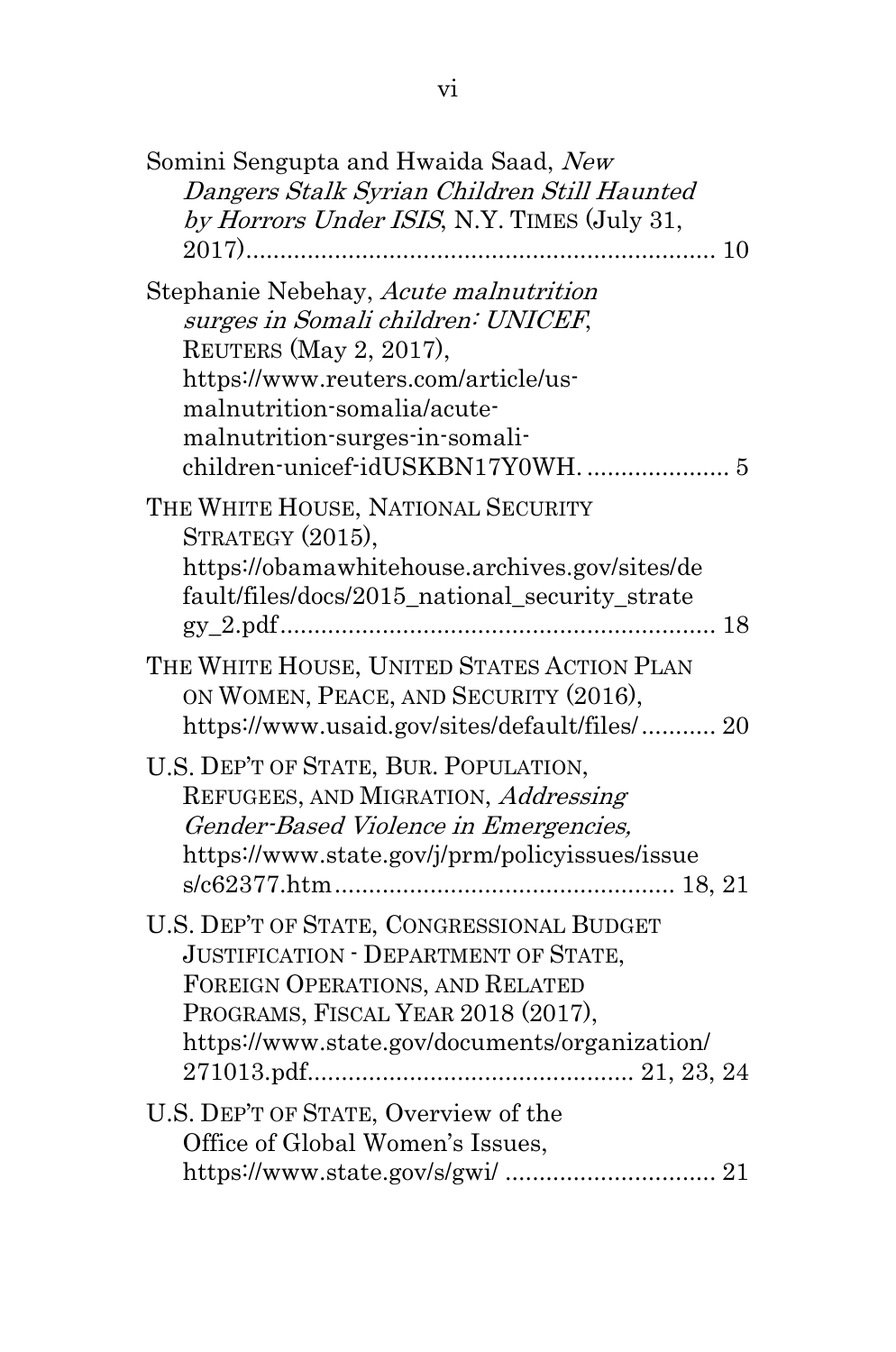| U.S. DEP'T OF STATE, TRAFFICKING IN PERSONS<br>REPORT (June 2017),<br>https://www.state.gov/documents/organization                                                                                         |
|------------------------------------------------------------------------------------------------------------------------------------------------------------------------------------------------------------|
| U.S. DEP'TS OF STATE, HOMELAND SECURITY, AND<br>HEALTH AND HUMAN SERVICES, PROPOSED<br>REFUGEE ADMISSIONS FOR FISCAL YEAR 2017<br>(2016),https://www.state.gov/documents/organ                             |
| UNHCR, Children Bear Brunt of Somali Refugee<br>$Crisis$ (Sept. 6, 2011),<br>http://www.unhcr.org/en-us/news/briefing/<br>2011/9/4e65edec9/children-bear-brunt-somali-                                     |
| UNHCR, GLOBAL TRENDS: FORCED DISPLACEMENT<br>IN 2015 $(2016)$ , http://www.unhcr.org/en-<br>us/statistics/unhcrstats/576408cd7/unhcr-                                                                      |
| <b>UNHCR, GLOBAL TRENDS: FORCED</b><br>DISPLACEMENT IN 2016 (2017),                                                                                                                                        |
| <b>UNHCR, OPERATIONS PORTAL REFUGEE</b><br>SITUATIONS,                                                                                                                                                     |
| <b>UNHCR, WOMAN ALONE: THE FIGHT FOR</b><br>SURVIVAL BY SYRIA'S REFUGEE WOMEN (2014),<br>https://s3.amazonaws.com/unhcrsharedmedia/<br>2014-syria-woman-alone-<br>report/Woman_Alone_ENG_2_July_2014.pdf 9 |
| UNICEF, A DEADLY JOURNEY FOR CHILDREN:                                                                                                                                                                     |

THE CENTRAL MEDITERRANEAN MIGRATION ROUTE (2017), https://www.unicef.org/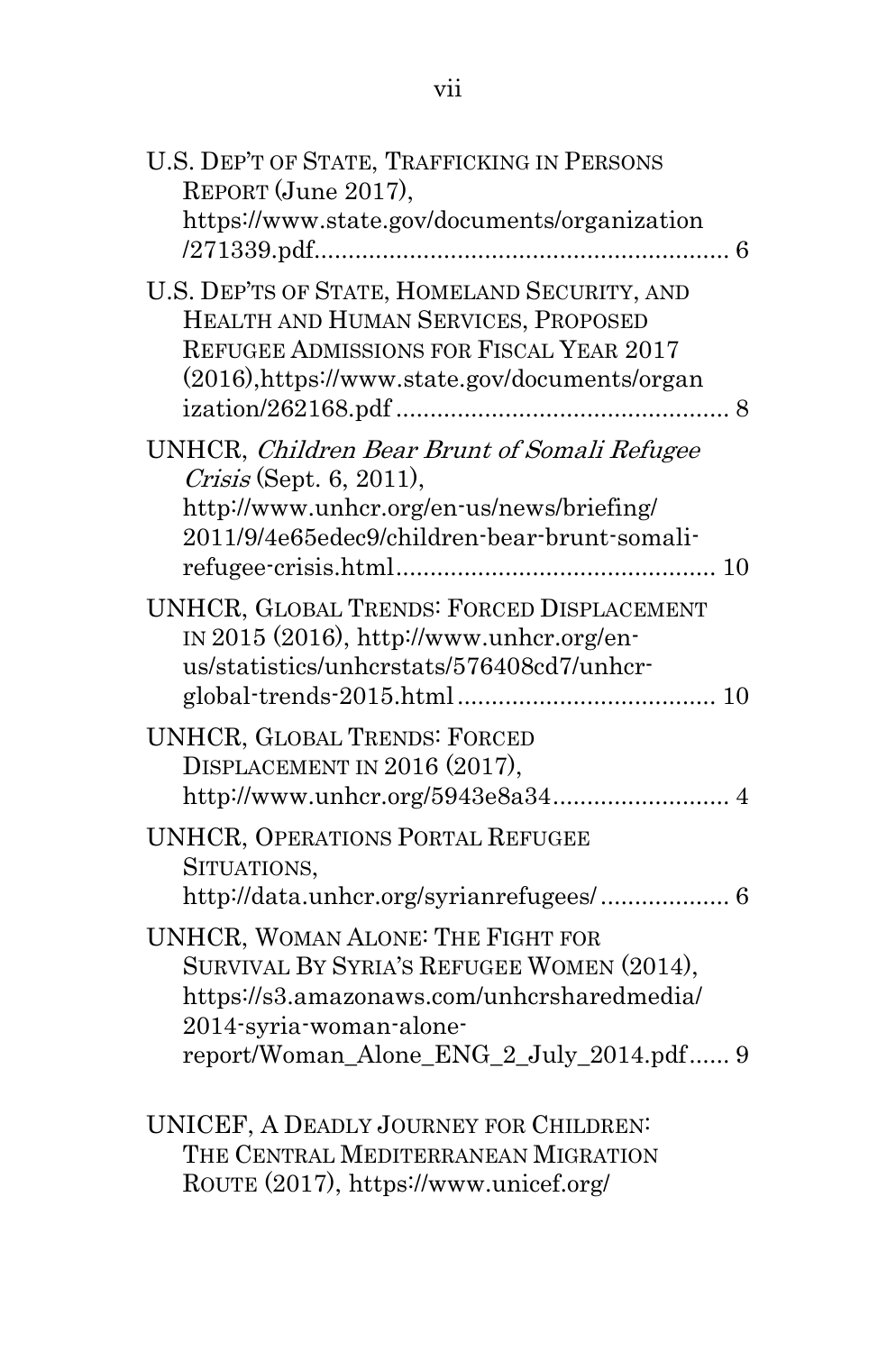publications/files/EN\_UNICEF\_Central\_Med iterranean\_Migration.pdf...................................... [5](#page-13-2) UNICEF, The Situation of Women and Children in Somalia, https://www.unicef.org/somalia/children.html ..... [6](#page-14-3) UNITED NATIONS OFFICE FOR THE COORDINATION OF HUMANITARIAN AFFAIRS, SUDAN HUMANITARIAN REPORT (June 12, 2016), http://reliefweb.int/sites/reliefweb.int/files/res ources/OCHA\_Sudan\_Weekly\_Humanitarian \_Bulletin\_Issue\_24\_%286\_- \_12\_June\_2016%29.pdf ......................................... [7](#page-15-1) UNITED NATIONS POPULATION FUND, At two-year mark, Yemen's conflict takes heavy toll on women and girls (Mar. 23, 2017), http://www.unfpa.org/news/two-year-markyemens-conflict-takes-heavy-toll-women-andgirls ........................................................................ [7](#page-15-2) UNITED NATIONS POPULATION FUND, Families increasingly resort to child marriage as Yemen's conflict grinds on (Nov. 16, 2016), http://www.unfpa.org/news/familiesincreasingly-resort-child-marriageyemen%E2%80%99s-conflict-grinds ..................... [8](#page-16-2) USAID, EVALUATION OF IMPLEMENTATION OF THE UNITED STATES STRATEGY TO PREVENT AND RESPOND TO GENDER-BASED VIOLENCE GLOBALLY: AUGUST 2012 THROUGH JULY 2015 (2015),https://www.usaid.gov/sites/default/files/docu ments/1865/GBV-Exec-Summary-Nov-2015.pdf................................................................ [22](#page-30-3)

viii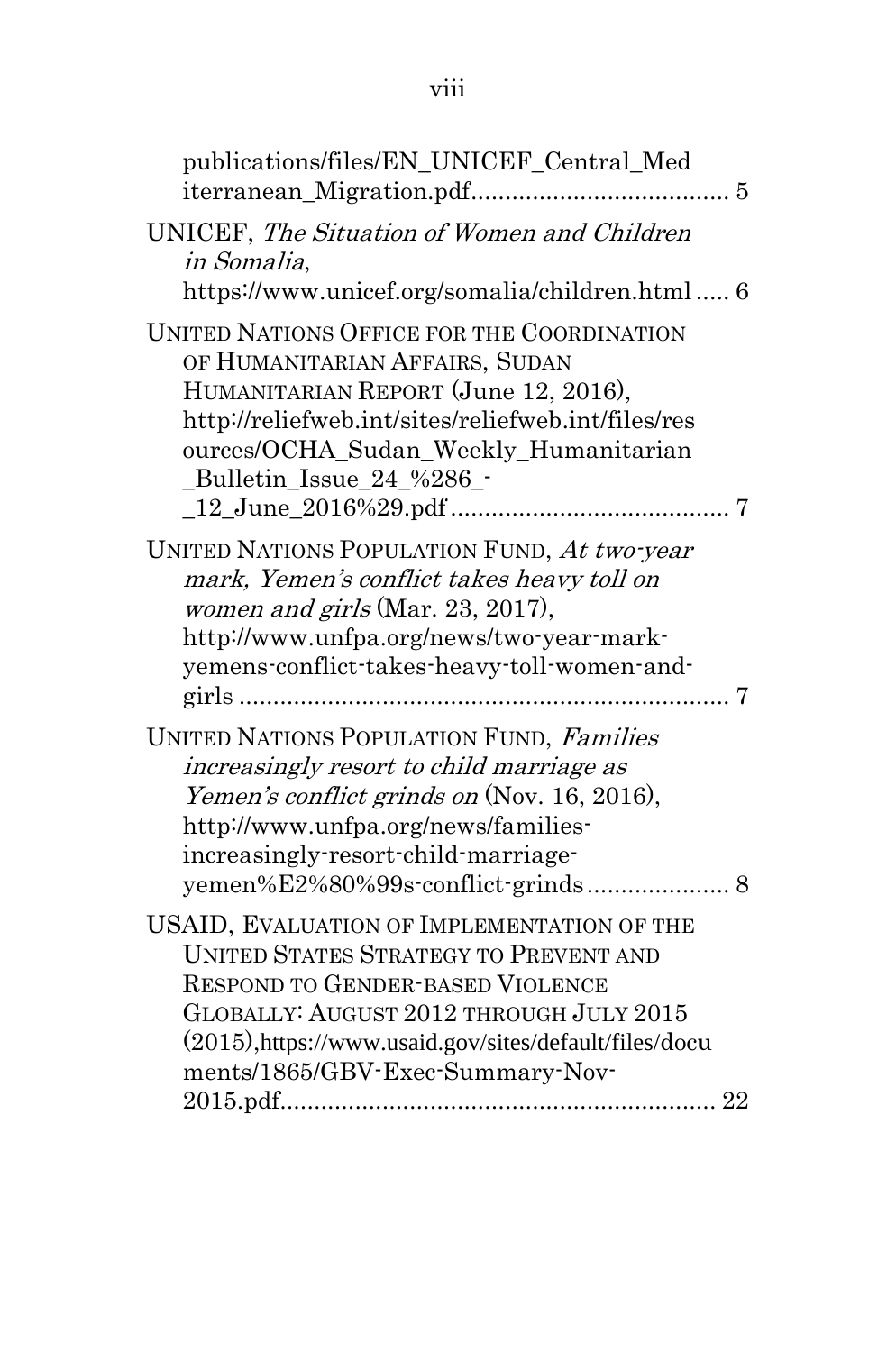#### INTEREST OF AMICUS CURIAE

<span id="page-9-0"></span>KARAMAH is a non-profit organization that derives its name from the Arabic term for "dignity." Through education, legal outreach, and advocacy, KARAMAH promotes human rights worldwide, particularly the rights of Muslim women and girls in Islamic and civil law. KARAMAH aims to create a global network of advocates for the rights of Muslim women, educate the public with respect to the genderequitable principles of Islam, and advance the cause of Muslim women's rights in legal and social environments.

KARAMAH submits this brief to assist the Court in understanding the severe and detrimental impact of Executive Order 13,780 on women and children, who make up the majority of affected immigrants and refugees seeking to enter the United States.[1](#page-9-1)

As an organization advocating for the rights of Muslim women and children for nearly twenty-five years, including immigrants and refugees from the countries singled out by the Executive Order, KARAMAH has a direct and substantial interest in the outcome of this case. KARAMAH is therefore qualified to inform the Court of the devastating impact on Muslim women and children if the Court were to uphold Executive Order 13,780.

<span id="page-9-1"></span><sup>&</sup>lt;sup>1</sup> No person other than KARAMAH and its counsel authored any part of this brief or made a financial contribution to the brief. Petitioners have filed a blanket letter of consent. Consent from Respondents has been provided to the Clerk's office.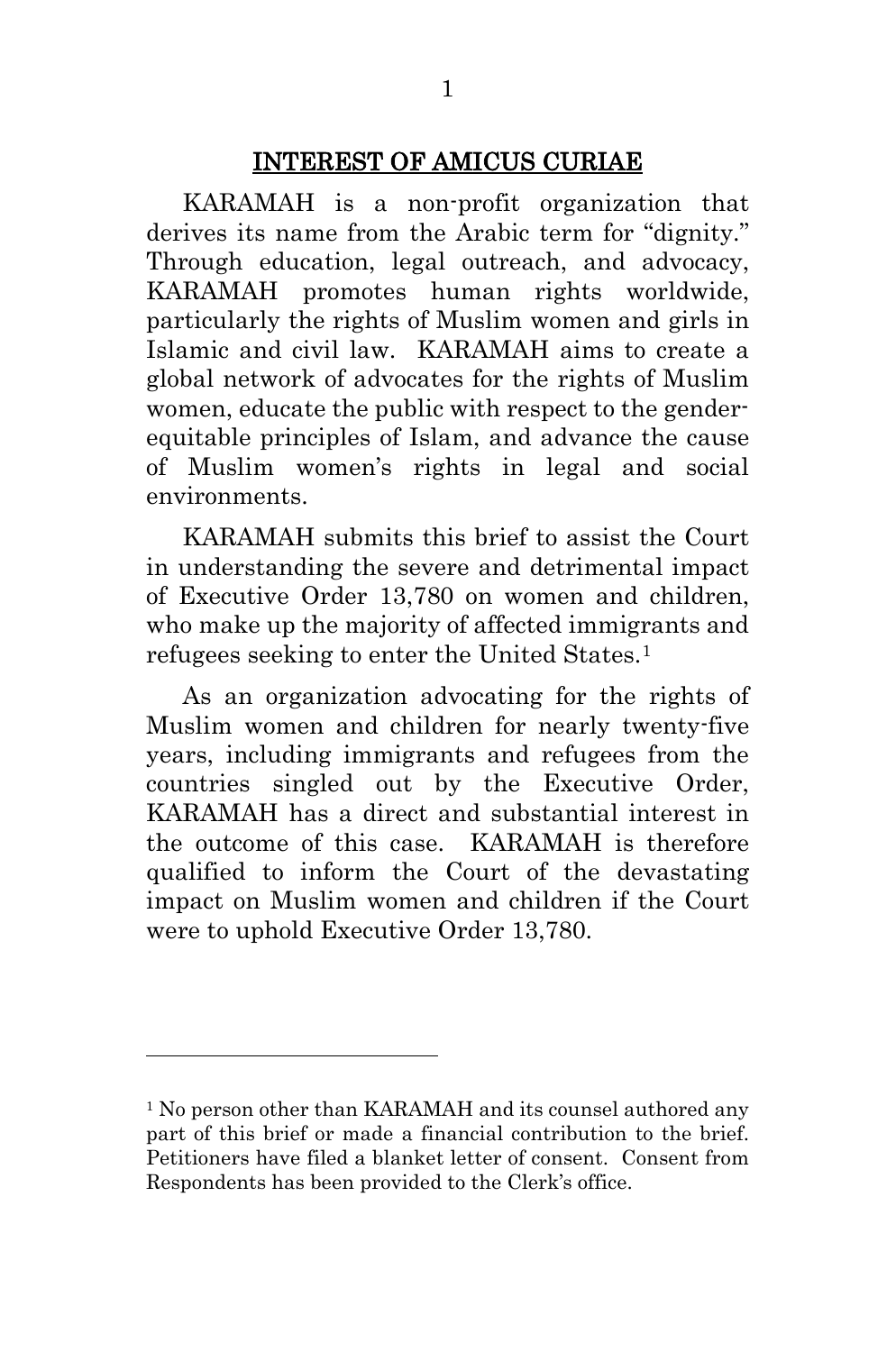#### SUMMARY OF ARGUMENT

<span id="page-10-0"></span>The majority of immigrants and refugees affected by Executive Order 13,780 are women and children fleeing conflict, gender-based violence and terrorism. If implemented, it would mean turning our back to these most vulnerable populations. America's security is undisputedly vital, and governmental action to protect national security is often entitled to deference. But when such action is neither constitutional, rational, nor humane, that deference must be set aside in favor of judicial review. Executive Order No. 13,780, 82 Fed. Reg. 13,209 (Mar. 9, 2017) (the "Executive Order" or "Order") is exactly the kind of unsupported and unsupportable order for which this judicial power must be exercised.

Indeed, the Order, which suspends (i) the entry into the United States of all individuals from six Muslim-majority countries: Iran, Libya, Sudan, Somalia, Syria and Yemen (the "Designated Countries"), and (ii) the entire U.S. refugee program, most gravely harms women and children who are seeking safety from conflict, gender-based violence, and terrorism. The majority of refugees worldwide, including those fleeing the Designated Countries, are women and children. As such, implementation of the Order would result in our country's turning away the most vulnerable segments of society, who often are desperately seeking to escape some of the world's most dangerous conditions.

The impact of the Order on women and children demonstrates why the Order violates the Immigration and Nationality Act ("INA"), 8 U.S.C. 1101 et seq. The Order exceeds the authority granted to the Executive in the INA because the President has not shown any,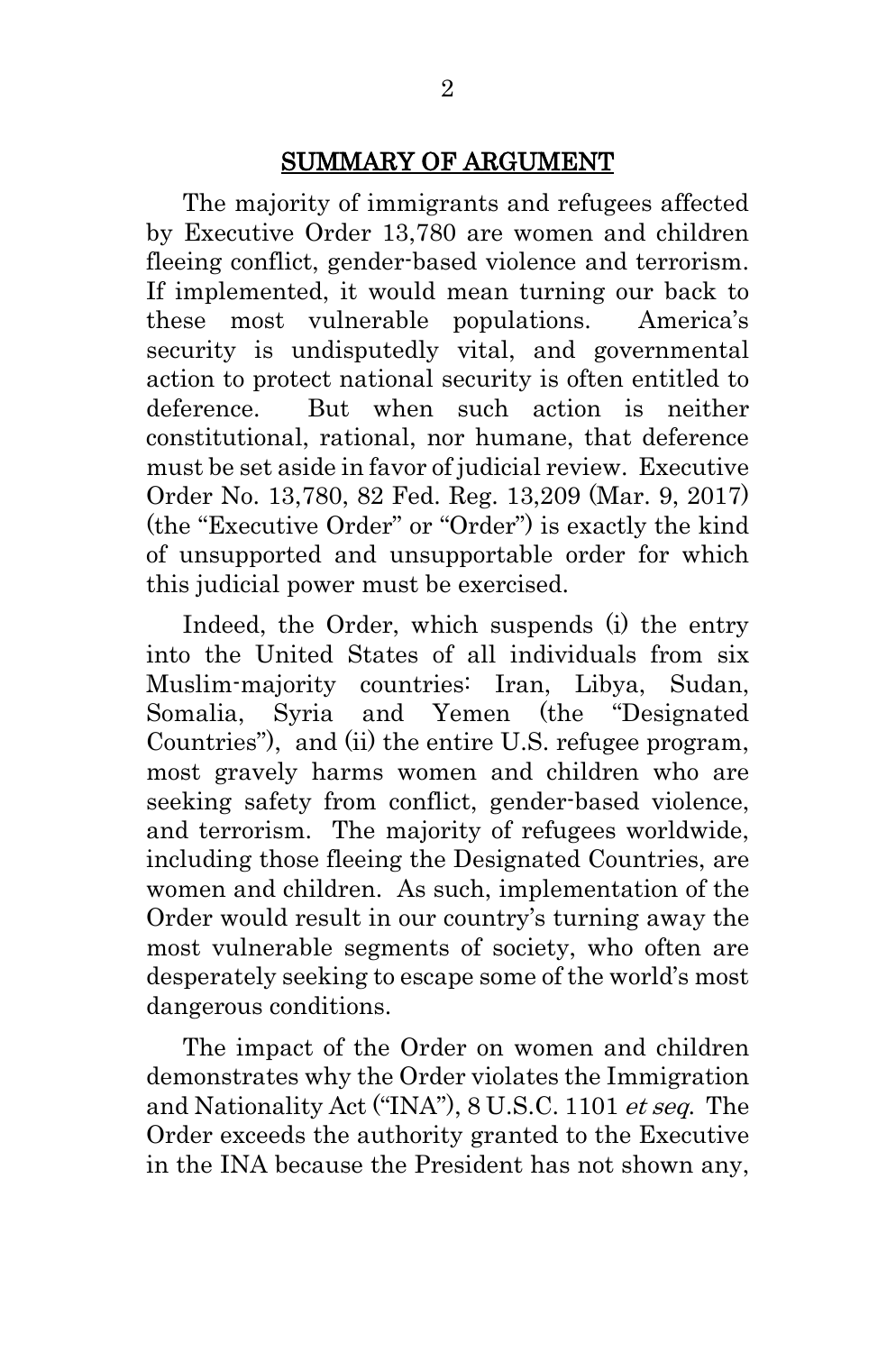let alone sufficient, harm to the national interest in denying entry to the people most likely to need protection from the very dangers the Order seeks to address. Indeed, it makes no sense for the government to argue that the entry to the United States of women and children fleeing conflict, genderbased violence, and terrorism, would be detrimental to the national security interests of our country. Furthermore, because the Order has a disparate impact on women, it violates the INA's explicit gender protections.

Not only has the President failed to show how the entry of affected immigrants and refugees is detrimental to our country's interests, his Order fundamentally harms long-established U.S. national security and foreign policy interests. For decades, the empowerment and protection from gender-based violence and other human rights abuses of women and girls have been the subject of Executive Orders and programs by Executive agencies, which explicitly recognize the protection of women in danger as national security and foreign policy interests. By turning a blind eye to the vast numbers of persecuted women and children fleeing violence and abuse, the Order undermines these important policy objectives and, at the same time, permanently damages our country's long-standing commitment to aiding the most vulnerable.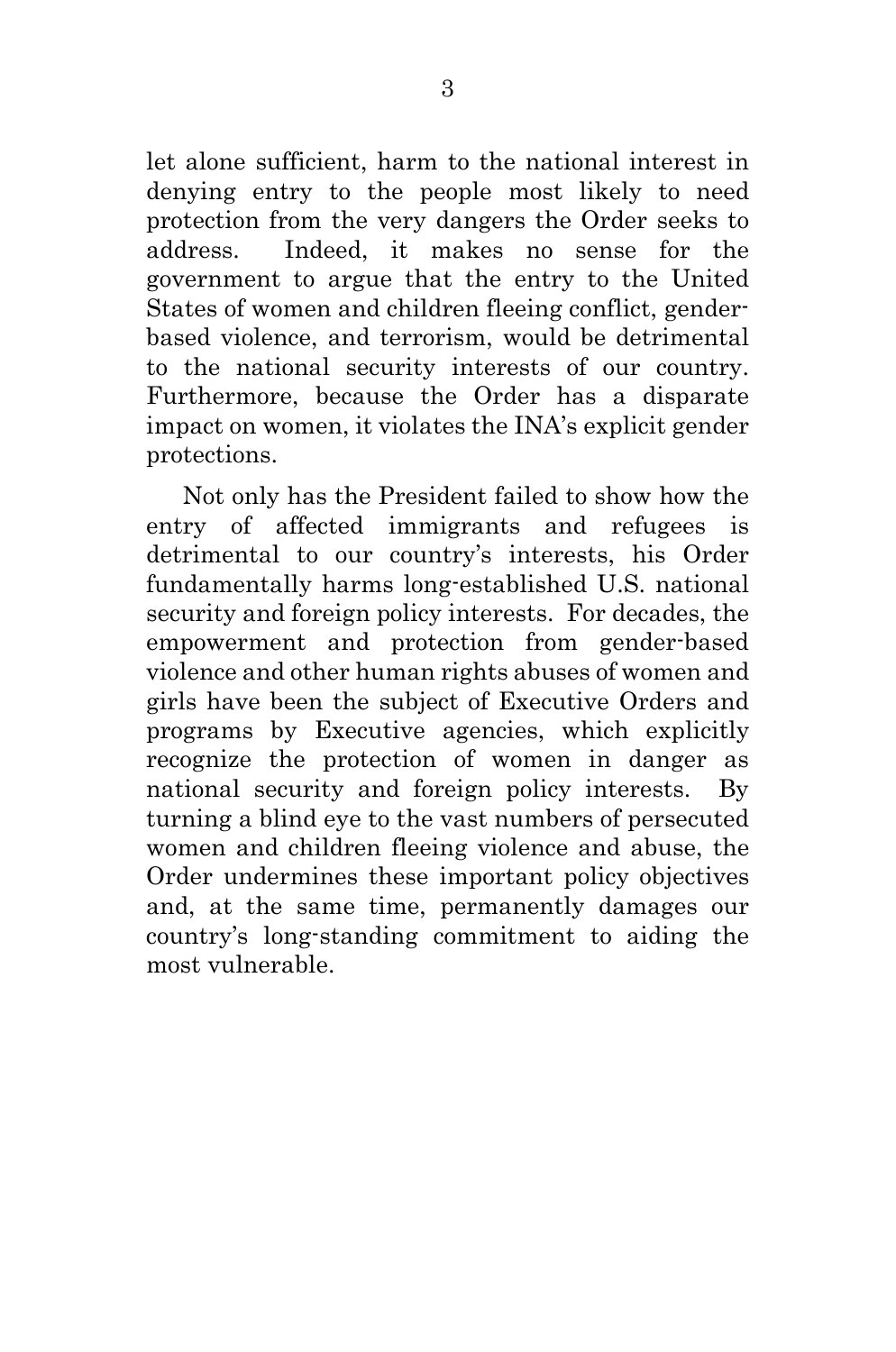#### RELEVANT FACTUAL BACKGROUND

### <span id="page-12-1"></span><span id="page-12-0"></span>A. The Majority of Migrants from the Designated Countries and Refugees Are Women and Children, Who Are Often Fleeing Distinctive Forms of Violence and Abuse.

It is well known that wars, warlike conditions, and weakened human rights protections, such as those that exist in the Designated Countries, give rise to horrific abuses of women and children in particular. Around the world, women and children are often victims of many forms of abuse and gender-based violence, including rape, beatings, forced marriage, and human trafficking. As a result of dangers in the Designated Countries (detailed below) and similar patterns elsewhere, tens of millions of women and children worldwide have fled their homes in search of refuge. In 2016, almost half of the refugees worldwide were women, and fifty-one percent were minors under eighteen.[2](#page-12-3) 

Iran. In Iran, a combination of economic stagnation and state and popular opposition to women's equal employment push disproportionate numbers of women into "informal" or "fragile" economies, where legal protections are minimal and labor conditions and compensation practices are often grossly exploitative.[3](#page-12-4)

<span id="page-12-3"></span><sup>2</sup> UNHCR, GLOBAL TRENDS: FORCED DISPLACEMENT IN 2016, at 2, 54–55 (2017), http://www.unhcr.org/5943e8a34.

<span id="page-12-4"></span><span id="page-12-2"></span><sup>&</sup>lt;sup>3</sup> See HUMAN RIGHTS WATCH, IT'S A MEN'S CLUB: DISCRIMINATION AGAINST WOMEN IN IRAN'S JOB MARKET, at 20–22 (2017), https://www.hrw.org/sites/default/files/report\_pdf/iran0517\_web \_1.pdf.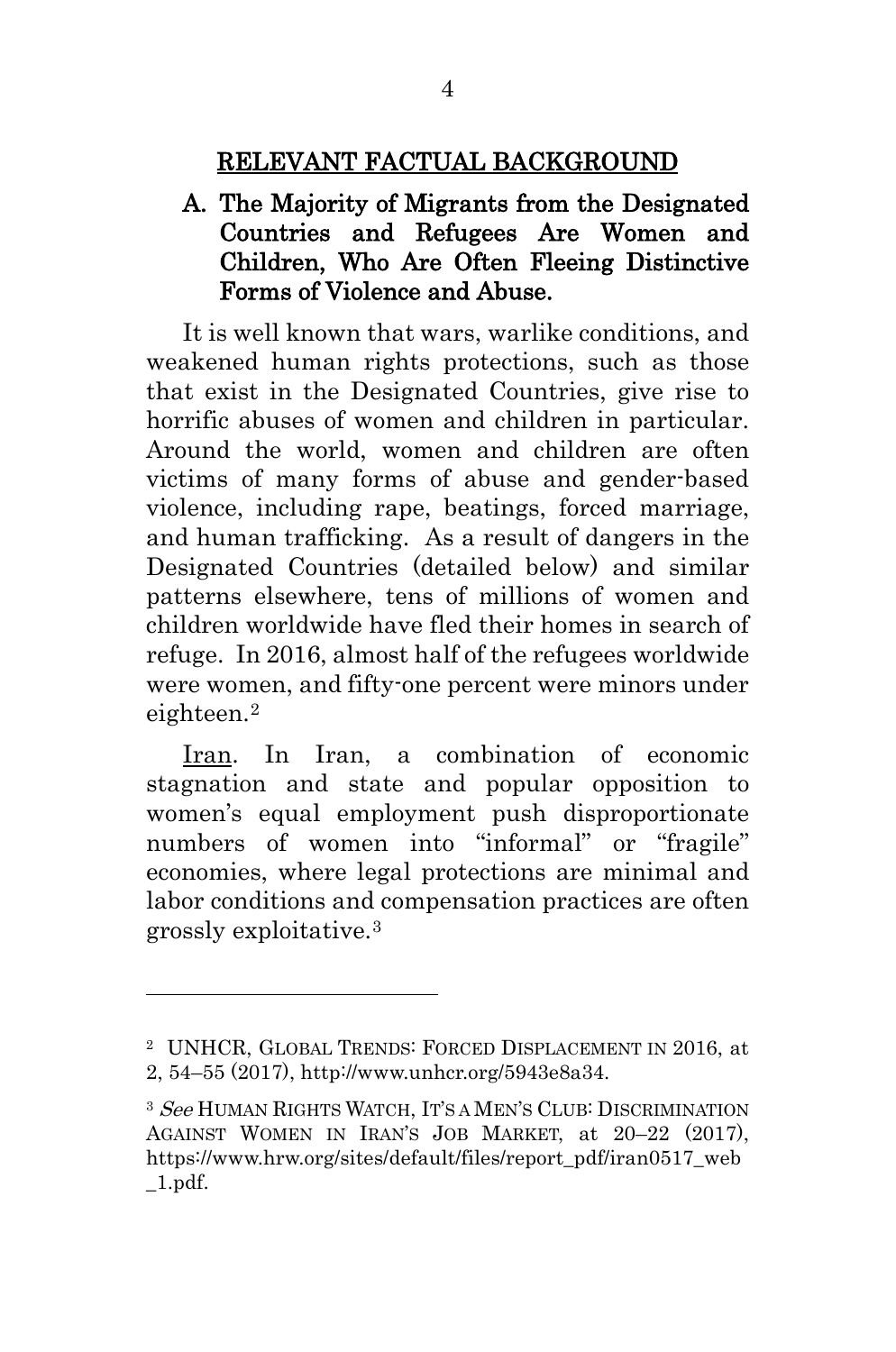Libya. UNICEF reports that over three quarters of children fleeing through and from Libya as refugees have suffered violence, harassment, and aggression, and over half of fleeing women experienced sexual violence or abuse.[4](#page-13-3) Because of the proximity of Libya to Italy, compared to other Mediterranean Sea crossings, women and children undertaking this journey and facing these distinct depredations include nationals not only of Libya itself (the site of a bitter, years-long internal armed conflict<sup>5</sup>) but also of Somalia and Sudan.<sup>6</sup> The treacherous migrations of these women and children are partly fueled by patterns of gender-based mistreatment and abuse, which are exacerbated by deep and lasting material deprivations in those Designated Countries.

 Somalia. Somali children face severe malnutrition from intense drought and famine, leaving internally displaced children especially vulnerable to deadly diseases that thrive in the close quarters of emergency settlements.[7](#page-13-6) Of the hundreds

<span id="page-13-3"></span><span id="page-13-2"></span><sup>4</sup> UNICEF, A DEADLY JOURNEY FOR CHILDREN: THE CENTRAL MEDITERRANEAN MIGRATION ROUTE, at 4 (2017), https://www.unicef.org/publications/files/EN\_UNICEF\_Central Mediterranean\_Migration.pdf

<span id="page-13-4"></span><span id="page-13-0"></span><sup>5</sup> Chris Stephen, Five years after Gaddafi, Libya torn by civil war and battles with Isis, THE GUARDIAN (Feb. 16, 2016, 1:43 PM), https://www.theguardian.com/world/2016/feb/16/libya-gaddafiarab-spring-civil-war-islamic-state.

<span id="page-13-5"></span><sup>6</sup> See UNICEF, A DEADLY JOURNEY FOR CHILDREN: THE CENTRAL MEDITERRANEAN MIGRATION ROUTE, at 2 (highlighting Somalia and Sudan as two of the "[m]ain countries of origin" of refugees traveling the Central Mediterranean migration routes).

<span id="page-13-6"></span><span id="page-13-1"></span><sup>&</sup>lt;sup>7</sup> Stephanie Nebehay, Acute malnutrition surges in Somali children: UNICEF, REUTERS (May 2, 2017), https://www.reuters.com/article/us-malnutrition-somalia/acute-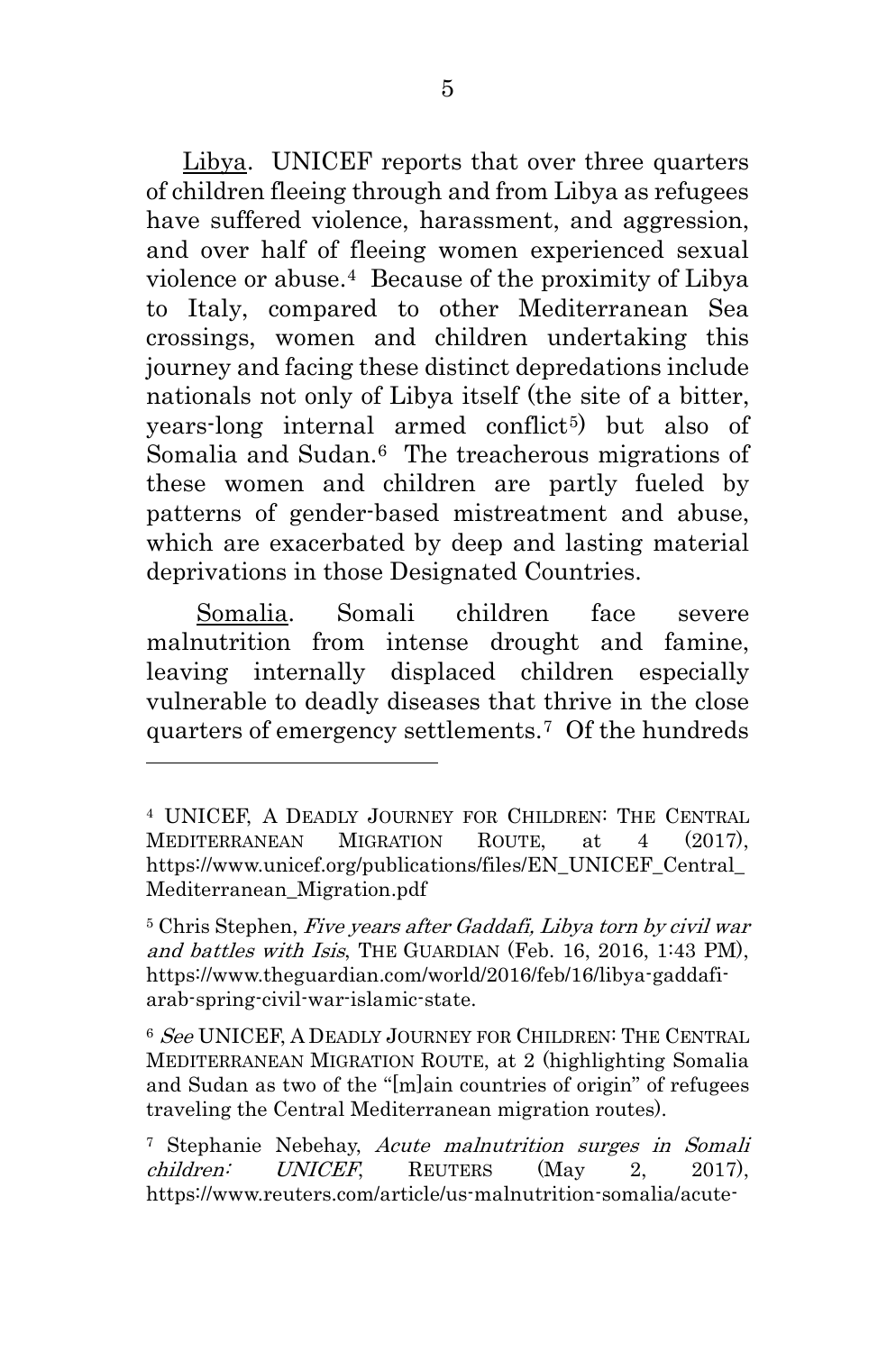of thousands of people who died under famine conditions in Somalia, half were under five years old.[8](#page-14-4)

Syria. As of August 2017, over 5 million Syrian nationals had registered as refugees living outside Syria—over forty-seven percent of whom were under eighteen years old.[9](#page-14-5) An additional 2.8 million children are estimated to have been displaced from their homes but remained in Syria.[10](#page-14-6) According to the U.S. Department of State, forced recruitment of children into combat roles was already "commonplace" among many factions in the Syrian conflicts as of 2015, and has only increased, affecting children as young as six.[11](#page-14-7) Violence against Syrian women refugees living in makeshift camps outside their home country, including in Lebanon, has also increased.[12](#page-14-8)

 $\overline{a}$ 

<span id="page-14-5"></span><sup>9</sup> See UNHCR, OPERATIONS PORTAL REFUGEE SITUATIONS, http://data.unhcr.org/syrianrefugees/regional.php (click "Syria Regional Refugee Response") (last updated Jul. 27, 2017).

<span id="page-14-6"></span><span id="page-14-0"></span><sup>10</sup> Dan Nolan, *Children of Syria by the Numbers*, FRONTLINE (Apr. 19 2016), http://www.pbs.org/wgbh/frontline/article/ children-of-syria-by-the-numbers/.

<span id="page-14-7"></span><span id="page-14-2"></span><sup>11</sup> U.S. DEP'T OF STATE, TRAFFICKING IN PERSONS REPORT, at 381 (June 2017), https://www.state.gov/documents/organization/ 271339.pdf.

malnutrition-surges-in-somali-children-unicefidUSKBN17Y0WH.

<span id="page-14-4"></span><span id="page-14-3"></span><sup>8</sup> UNICEF, The Situation of Women and Children in Somalia (last visited Sept.7, 2017), https://www.unicef.org/somalia/ children.html.

<span id="page-14-8"></span><span id="page-14-1"></span> $12$  Global Fund for Women, Women and the Refugee Crisis: A News Update from Lebanon,

https://www.globalfundforwomen.org/news-update-refugeecrisis/#.Wa3YvHaGOUk (last visited Sept. 7, 2017).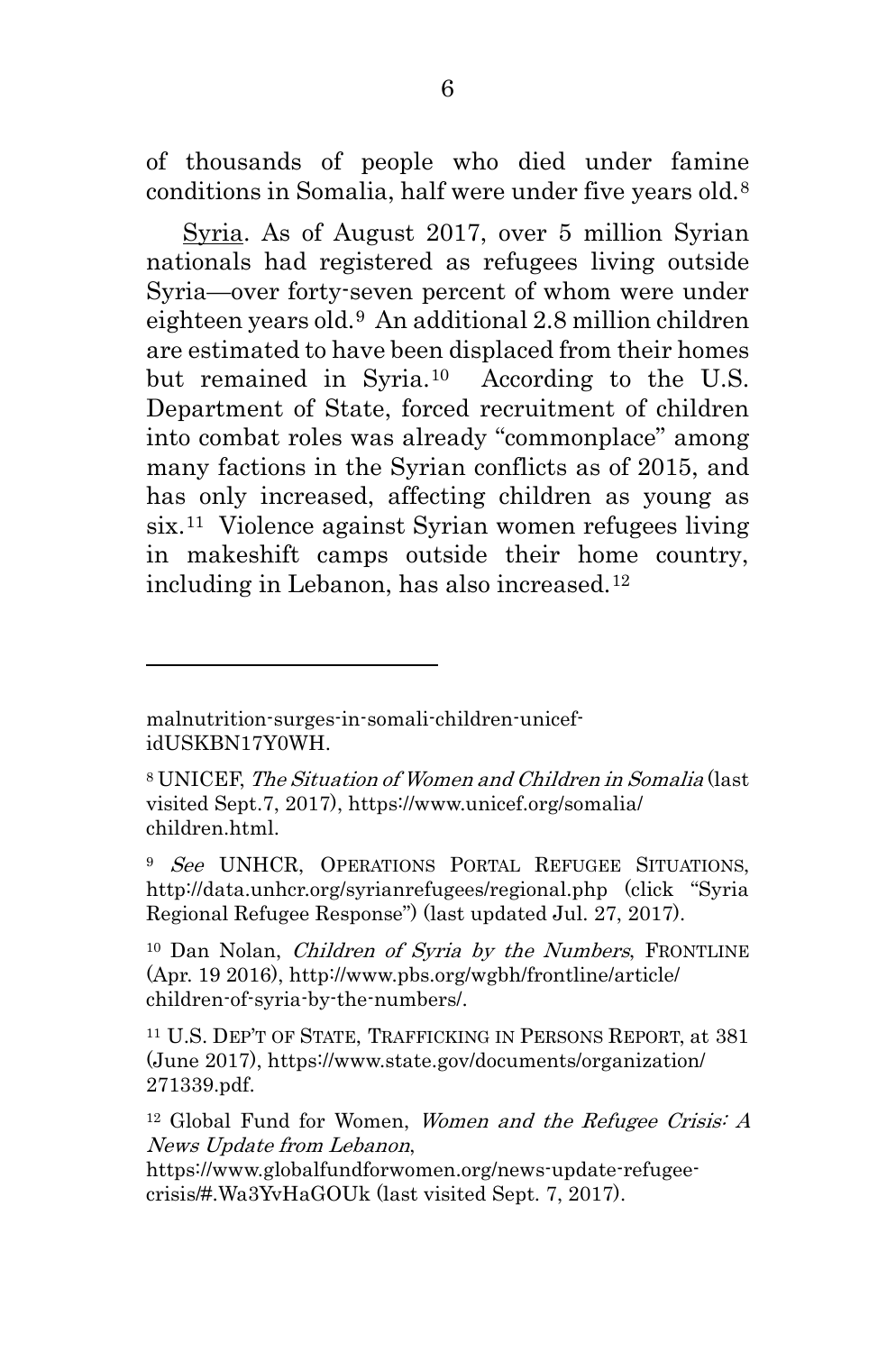Sudan. Sudanese women, especially politically active women, face documented patterns of sexual violence, disparate enforcement of morality laws, and social and reputational attack campaigns.<sup>[13](#page-15-3)</sup> These domestic harms are in addition to massive displacement of refugees from neighboring South Sudan, where a long-running famine has had drastic negative health effects on children in particular.[14](#page-15-4)

Yemen. Years of war and famine in Yemen have worsened already high rates of abuse targeting women and girls, and have led to widespread malnutrition and a breakdown in access to medical care that particularly imperils women in childbirth and children in development.[15](#page-15-5) The United Nations Population Fund reports that increasing numbers of desperate Yemeni families are also resorting to arranged marriages for their very young daughters,

<span id="page-15-3"></span><span id="page-15-0"></span><sup>&</sup>lt;sup>13</sup> See generally HUMAN RIGHTS WATCH, GOOD GIRLS DON'T PROTEST: REPRESSION AND ABUSE OF WOMEN HUMAN RIGHTS DEFENDERS, ACTIVISTS, AND PROTESTERS IN SUDAN (2016), https://www.hrw.org/sites/default/files/report\_pdf/sudan0316we b.pdf.

<span id="page-15-4"></span><span id="page-15-1"></span><sup>&</sup>lt;sup>14</sup> See UNITED NATIONS OFFICE FOR THE COORDINATION OF HUMANITARIAN AFFAIRS, SUDAN HUMANITARIAN REPORT (June 12, 2016), http://reliefweb.int/sites/reliefweb.int/files

<sup>/</sup>resources/OCHA\_Sudan\_Weekly\_Humanitarian\_Bulletin\_Issu e 24 %286 - 12 June 2016%29.pdf.

<span id="page-15-5"></span><span id="page-15-2"></span><sup>&</sup>lt;sup>15</sup> See UNITED NATIONS POPULATION FUND,  $At two year$  mark, Yemen's conflict takes heavy toll on women and girls (Mar. 23, 2017), http://www.unfpa.org/news/two-year-mark-yemensconflict-takes-heavy-toll-women-and-girls ("Yemen already has one of the highest maternal death rates in the Arab region. But food scarcity is putting the lives of 352,000 pregnant women at risk, and it could harm the health of 2.2 million women of childbearing age.").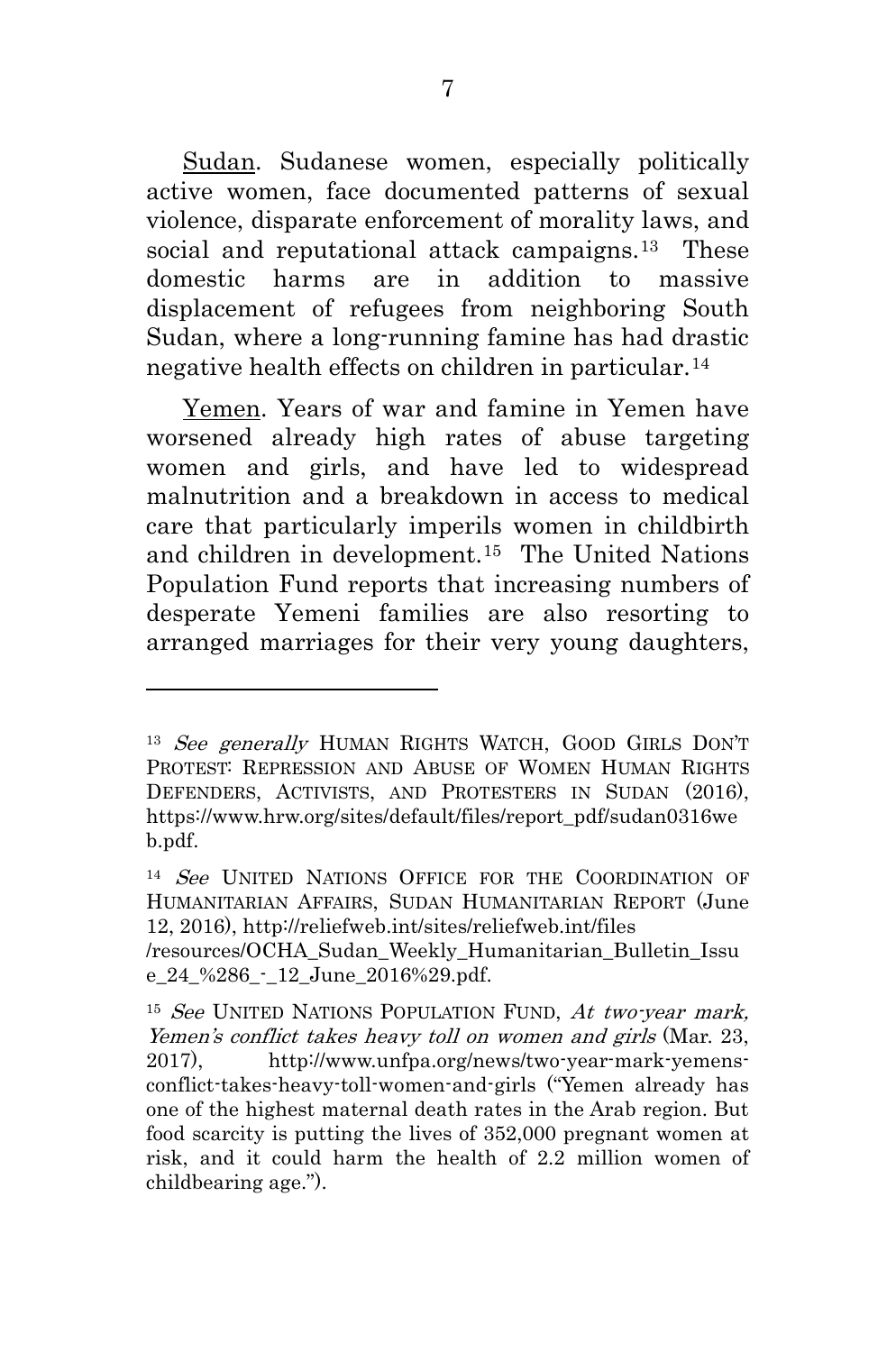perhaps hoping to place them in protective environments or increase their own slim chances of security, but tragically resulting in the girls' extreme vulnerability to abuse.[16](#page-16-3)

The Executive Order keeps these women and children in peril. In 2015, over 33,000 women and girls entered the United States as refugees, comprising nearly forty-eight percent of all new U.S. refugees.[17](#page-16-4) In 2016, 15,507 women and girls entered the United States as refugees *from the Designated* Countries alone. [18](#page-16-5) The Executive Order would block these women and girls who, in significant part because of their gender and/or age, desperately require refuge.

### <span id="page-16-0"></span>B. Women Bear the Added Burden of Being the Primary Guardians for Migrating Children.

Because women disproportionately bear responsibility for the many children who are victims of violence, abuse, and conflict in the Designated Countries, they are often twice victimized: once by the

<span id="page-16-3"></span><span id="page-16-2"></span><sup>&</sup>lt;sup>16</sup> UNITED NATIONS POPULATION FUND, Families increasingly resort to child marriage as Yemen's conflict grinds on (Nov. 16, 2016), http://www.unfpa.org/news/families-increasingly-resortchild-marriage-yemen%E2%80%99s-conflict-grinds (noting that nearly one third of young women are married before age 18).

<span id="page-16-4"></span><span id="page-16-1"></span><sup>17</sup> U.S. DEP'TS OF STATE, HOMELAND SECURITY, AND HEALTH AND HUMAN SERVICES, PROPOSED REFUGEE ADMISSIONS FOR FISCAL YEAR 2017, at 65 (2016), https://www.state.gov/documents/ organization/262168.pdf.

<span id="page-16-5"></span><sup>18</sup> See Interactive Reporting, REFUGEE PROCESSING CTR., http://ireports.wrapsnet.org/ (click "MX - Arrivals for a Demographic Profile"; then select Year Type "Calendar Year" and enter date range 1/1/2016 – 12/31/2016; then select each Designated Nation and click "View Report").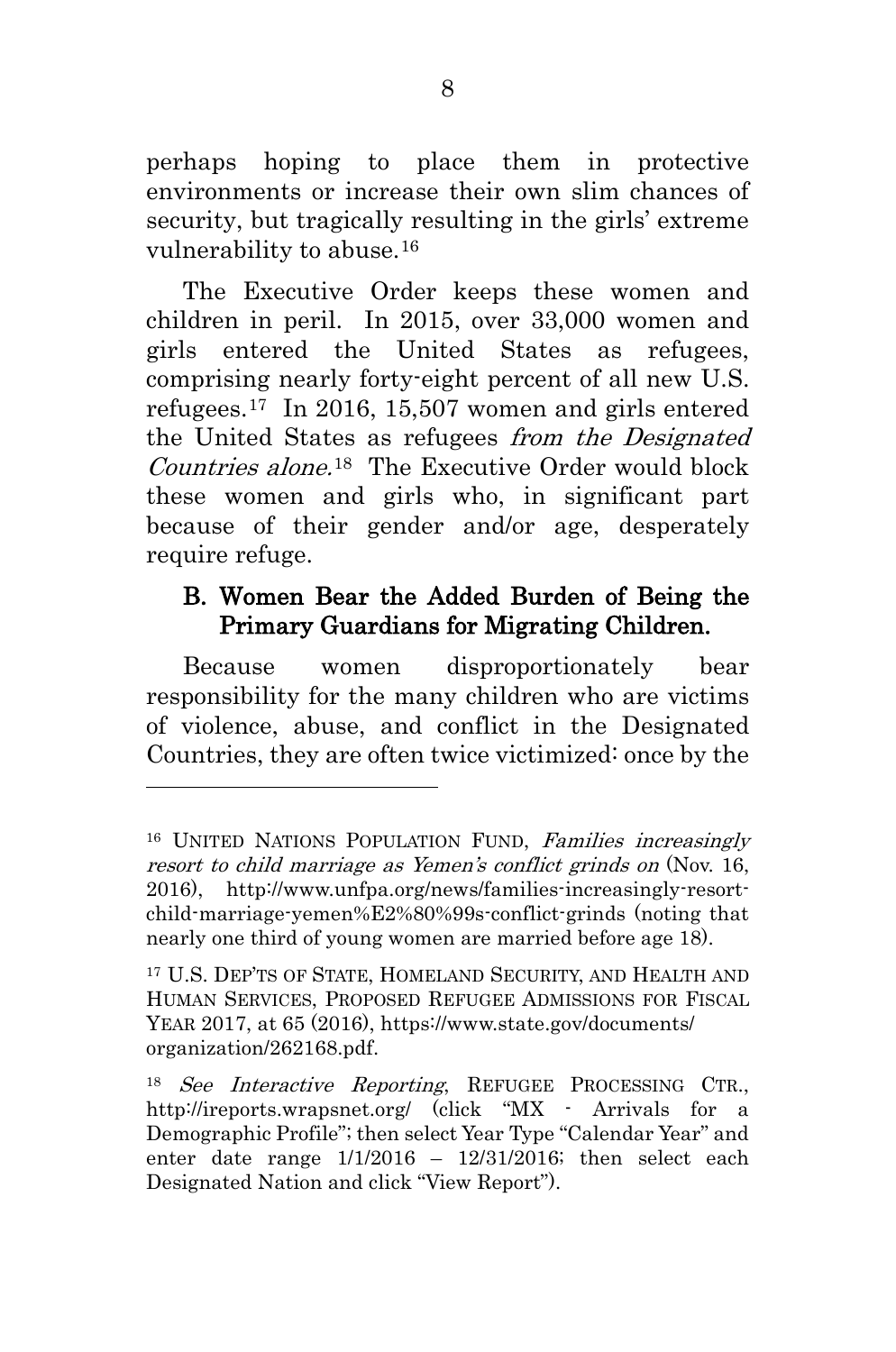gendered forms of direct violence and oppression detailed herein, and again by various heightened harms to and needs of children in their care. The fate of many women is inextricably bound to the fate of their children.

The conflict in Syria has pushed many women into serving as sole heads of their households for the first time. In 2014, the U.N. High Commissioner for Human Rights (UNHCR) reported that over a quarter of Syrian refugee households are headed by women.[19](#page-17-1) This phenomenon has only intensified. CARE found last year, based on self-reports from mostly Syrian refugees traveling through Greece, that roughly half of the households surveyed were headed by women.[20](#page-17-2)

Women single-handedly caring for large numbers of children (both their own and those of relatives) have also been observed to account for "most" of the Somali

<span id="page-17-1"></span><sup>19</sup> UNHCR, WOMAN ALONE: THE FIGHT FOR SURVIVAL BY SYRIA'S REFUGEE WOMEN, at 8 (2014), https://s3.amazonaws.com/ unhcrsharedmedia/2014-syria-woman-alone report/Woman\_ Alone\_ENG\_2\_July\_2014.pdf.

<span id="page-17-2"></span><span id="page-17-0"></span><sup>20</sup> On Her Own: How women forced to flee from Syria are shouldering increased responsibility as they struggle to survive, CARE (Sept. 2016), http://www.care.org/sites/default/files /documents/care\_on-her-own\_refugee-media-report\_sept-2016.pdf; see also Melody Rowell, Inside the Harrowing Journeys of Refugee Mothers, NAT'L GEOGRAPHIC (Jan. 10, 2017), http://www.nationalgeographic.com/photography/proof/2017/01/s yria-greece-refugees-mothers-pregnancy/ ("As [photojournalist Myrto Papadopoulos] spent time in refugee camps in Greece, she noticed that women would often be left behind with the children while their husbands forged ahead to find new lives for them in Europe.").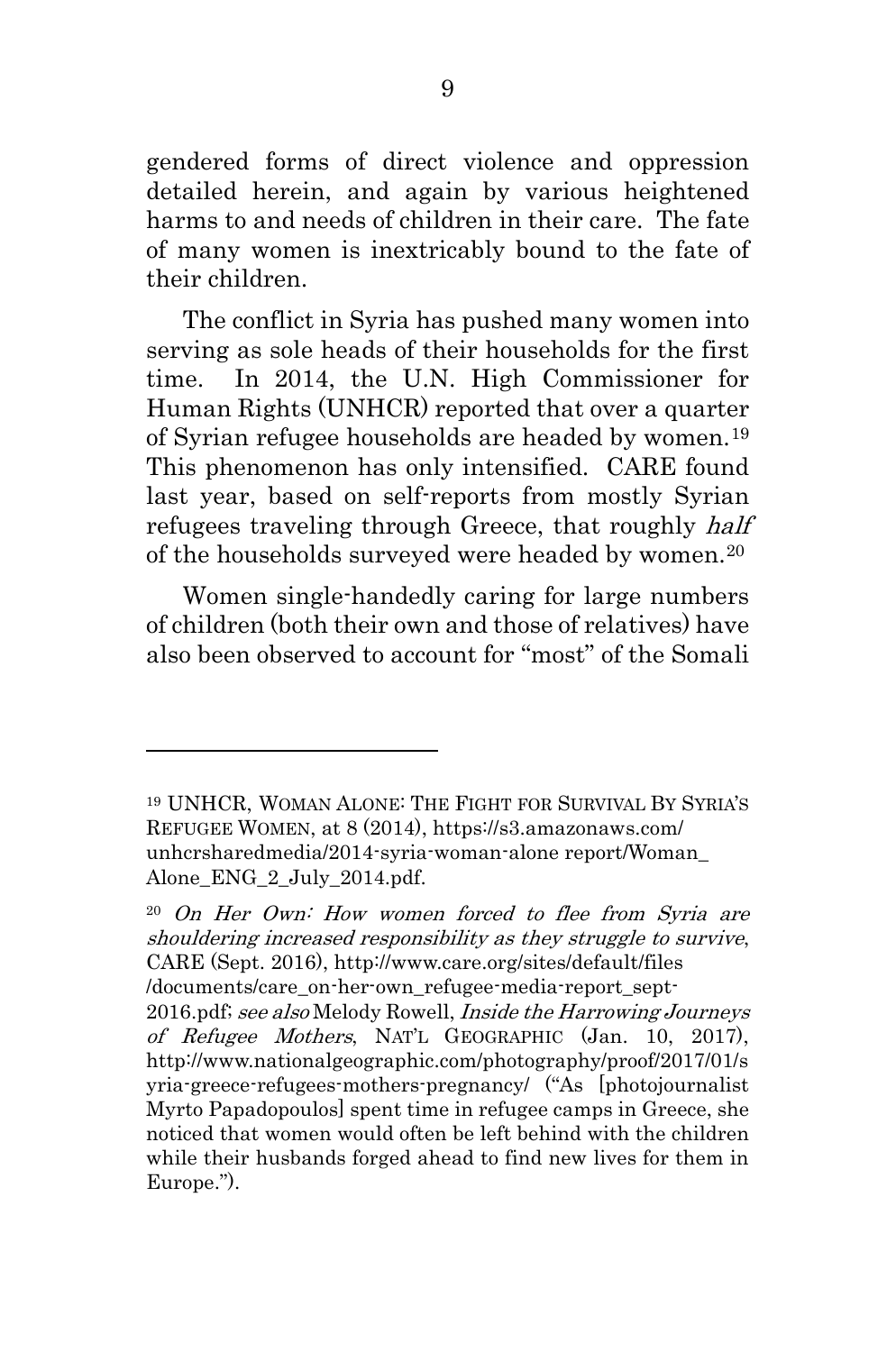refugee households sheltering in parts of Ethiopia.[21](#page-18-1) And UNHCR has found that internally displaced Yemeni "women are subject to particular protection problems, especially given the large number of singlefemale-headed households."[22](#page-18-2)

The consequences of growing up as a refugee are profound and permanent. In addition to the many health and welfare issues affecting refugee children described above, the psychological effects on children raised in the midst of bitter conflict are likely to be devastating.[23](#page-18-3) As a result of their roles as the lone heads of displaced households, many women must find ways to grapple not only with their own traumas, but with these brutal effects on children under their care.

In short, Muslim women and children from the Designated Countries are the most likely to seek, and be entitled to, safety and security in the United States because they are often fleeing conflict, gender-based violence, and terrorism. Nonetheless, the Order seeks to bar them from seeking the safety of the United

 $\overline{a}$ 

<span id="page-18-3"></span><span id="page-18-0"></span> $23$  See, e.g., Somini Sengupta and Hwaida Saad, New Dangers Stalk Syrian Children Still Haunted by Horrors Under ISIS, N.Y. TIMES (July 31, 2017), https://www.nytimes.com/2017/07/31 /world/middleeast/syria-raqqa-children-islamic-state-isis.html ("Save the Children found that nearly half the adult respondents said they had seen children who had lost the ability to speak or had developed speech impediments since the start of the war.").

<span id="page-18-1"></span><sup>&</sup>lt;sup>21</sup> UNHCR, Children Bear Brunt of Somali Refugee Crisis (Sept. 6, 2011), http://www.unhcr.org/en-us/news/briefing/2

<sup>011/9/4</sup>e65edec9/children-bear-brunt-somali-refugee-crisis.html.

<span id="page-18-2"></span><sup>&</sup>lt;sup>22</sup> See UNHCR, GLOBAL TRENDS: FORCED DISPLACEMENT IN 2015, at 31 (2016), http://www.unhcr.org/en-us/statistics /unhcrstats/576408cd7/unhcr-global-trends-2015.html.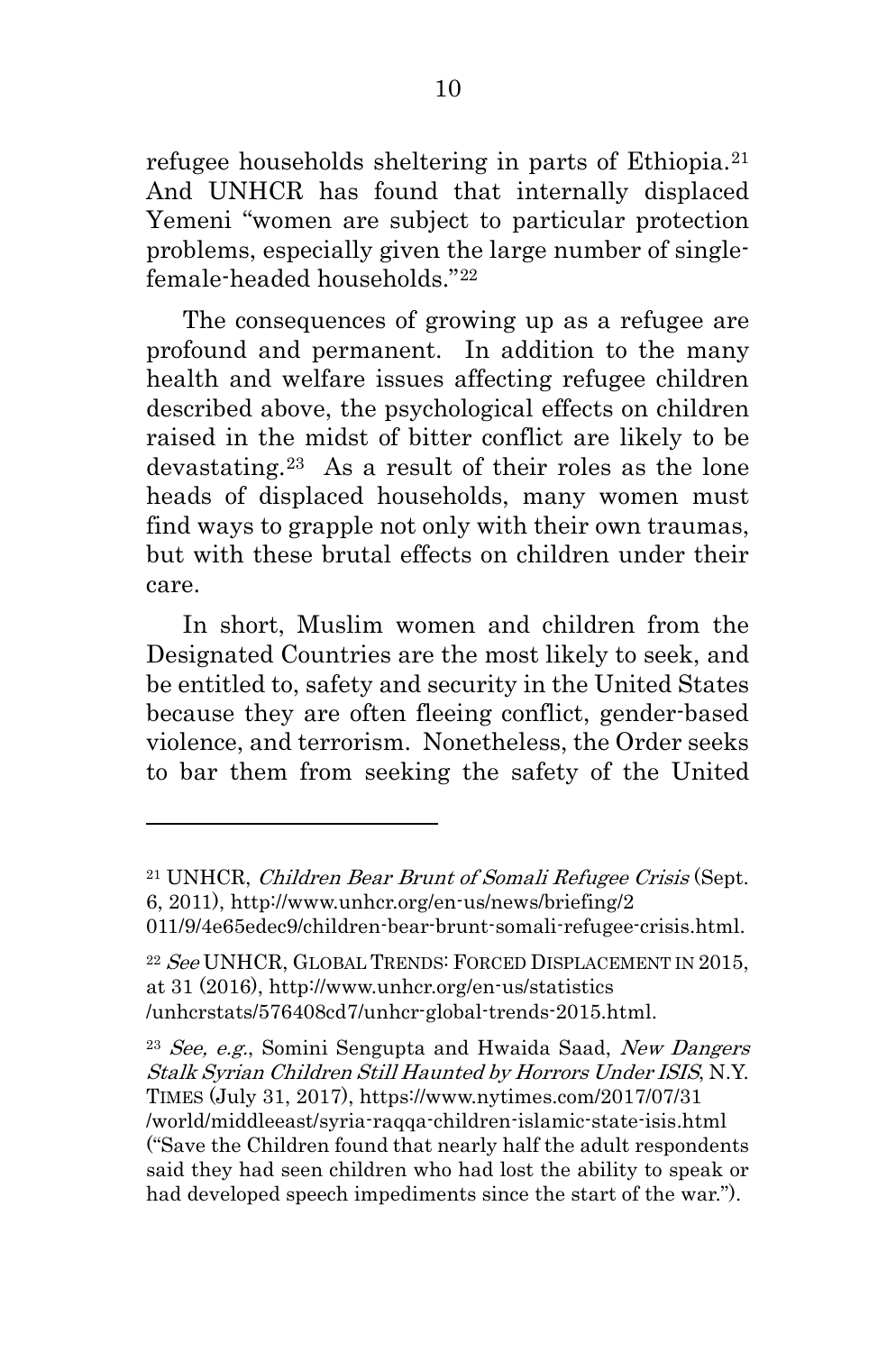States, citing the very conditions from which they are often fleeing.

#### ARGUMENT

## <span id="page-19-1"></span><span id="page-19-0"></span>I. THE EXECUTIVE ORDER VIOLATES THE INA.

The Order violates the INA for two reasons. First, the INA specifically requires the President to make a finding that the entry of certain aliens would be "detrimental" to our Nation's interests—which he has not. Second, the Order disparately impacts women, in violation of the sex discrimination provisions of the INA.

### <span id="page-19-3"></span><span id="page-19-2"></span>A. The President Cannot Demonstrate How the Entry of Women and Children Is Detrimental to Our Nation's Interests.

In the Order, the President relied on 8 U.S.C. § 1182(f) to restrict entry of individuals from the Designated Countries. See 82 Fed. Reg. 13,213. Section 1182(f) states: "Whenever the President finds that the entry of any aliens or of any class of aliens into the United States would be detrimental to the interests of the United States, he may . . . suspend the entry of all aliens or any class of aliens as immigrants or nonimmigrants, or impose on the entry of aliens any restrictions he may deem to be appropriate." (emphasis added). Though Section 1182(f) affords the President broad discretion to suspend the entry of aliens, that discretion is not unlimited.[24](#page-19-4) Rather,

<span id="page-19-4"></span><sup>24</sup> Ironically, while the government argues the President is entitled to "expansive discretion" to suspend entry of aliens abroad, see, e.g., Brief for the Pet'rs at 41 (Aug. 10, 2017), the President has meanwhile ordered an end to the Deferred Action for Childhood Arrivals program, stating it was "an unconstitutional exercise of discretion by the executive branch,"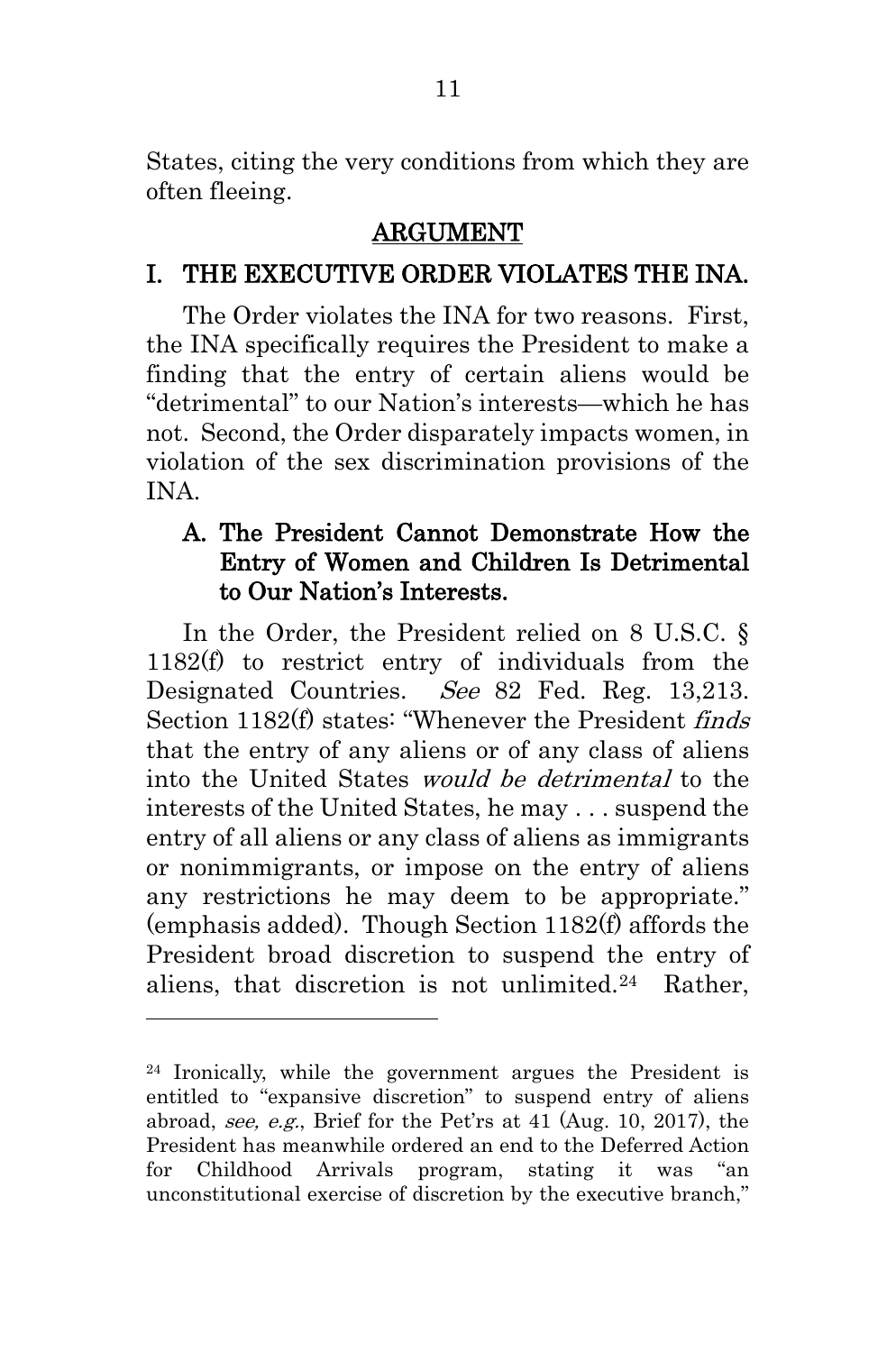<span id="page-20-0"></span>Section 1182(f) requires the President to make a finding of detriment. See Barnhart v. Sigmon Coal  $Co.$ , 534 U.S. 438, 451 (2002) (stating that a court must first "determine whether the language at issue has a plain and unambiguous meaning with regard to the particular dispute in this case").

The Order, however, fails to make any finding that entry of citizens of the Designated Countries—let alone the women and children—would be detrimental to our nation's interests. Rather, the Order recites only that the governments of the Designated Countries either are unstable, are state sponsors of terrorism, or maintain insecure borders which enable terrorists to freely operate. See 82 Fed. Reg. at 13,210–11. The Order states no more than that these country conditions "demonstrate why their nationals continue to present heightened risks." Id. at 13,210.

<span id="page-20-1"></span>Press Release, The White House, Office of the Press Secretary, President Donald J. Trump Restores Responsibility and the Rule of Law to Immigration (Sept. 5, 2017),

https://www.whitehouse.gov/the-press-office/2017/09/05/ president-donald-j-trump-restores-responsibility-and-rule-law.

In other words, the government is effectively saying federal immigration law entitles the President to maximum discretion to restrict entry of individuals (including women and children), but at the same time constrains his prosecutorial discretion on whether to deport individuals. The government's test for the legitimacy of executive action is nothing more than what is politically expedient. Where the President favors executive action, the government argues his discretion is unfettered. But where the President disfavors an executive action, the government simply labels it unconstitutional. Surely, there must be some more principled criteria for the lawfulness of executive action than Presidential whim.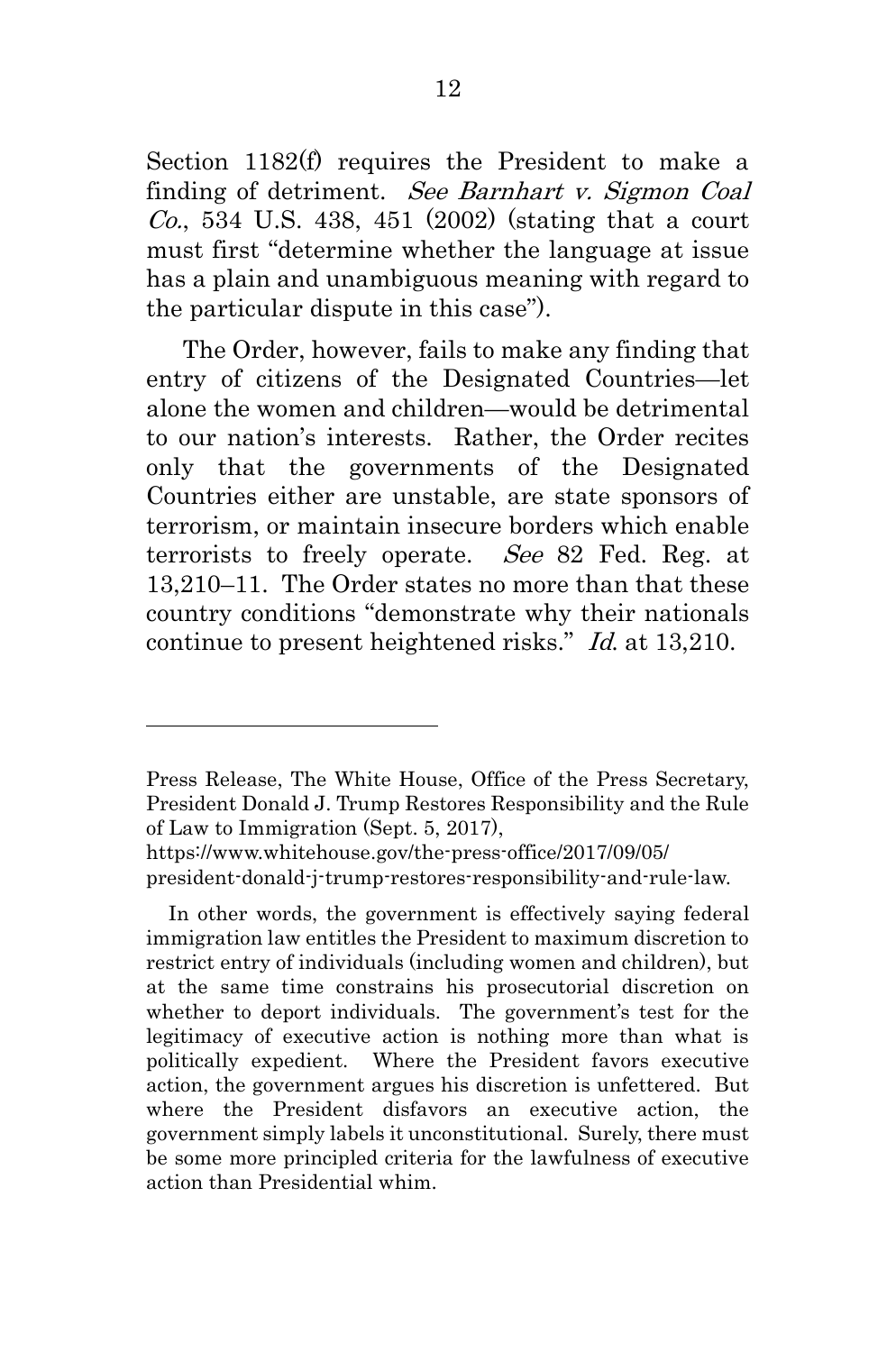Critically, however, the Order undeniably makes no finding that the entry of individuals or a class of individuals from the Designated Countries would be detrimental to the United States, nor could it. Most of those individuals are likely to be vulnerable women and children who are themselves fleeing persecution, and already undergoing thorough vetting if they seek admission into the United States. Indeed, refugees are one of the most heavily scrutinized demographics of immigrants to the United States.[25](#page-21-3) Refugees must endure an exhaustive two-year-long process spanning twenty steps of checks and balances before arriving in the United States. But the Order demonizes refugees, including innocent children and women, for the acts of the very extremists they are trying to escape.  $26$ Further, no fatal attack has ever been executed on U.S. soil by a refugee.<sup>27</sup> This inconsistency illustrates the vivid contrast between what the Order claims to do—namely, protect Americans from potential terrorists—and the reality that the Order disproportionately targets and harms women and children. Cf. Kaliski v. Dist. Dir. of INS, 620 F.2d 214, 217 (9th Cir. 1980) (discussing the "humane purpose"

<span id="page-21-3"></span><span id="page-21-1"></span><span id="page-21-0"></span> $^{25}$  Haeyoun Park & Larry Buchanan, *Refugees Entering the U.S.* Already Face a Rigorous Vetting Process, N.Y. TIMES (Jan. 29, 2017), https://www.nytimes.com/interactive/2017/01/29/us/ refugee-vetting-process.html.

<span id="page-21-4"></span><span id="page-21-2"></span><sup>26</sup> Peter Kessler, ed. Fernando del Mundo, Replace vilification with refugee protection, says Lubbers, UNHCR (Oct. 3, 2003), http://www.unhcr.org/cgibin/texis/vtx/search?page=search&skip =594&docid=3f7d9ac57&query=persecution.

<span id="page-21-5"></span> $27$  Eric Levenson, How many fatal terror attacks have refugees carried out in the US? None, CNN (Jan. 29, 2017), http://www.cnn.com/2017/01/29/us/refugee-terrorism-trnd/.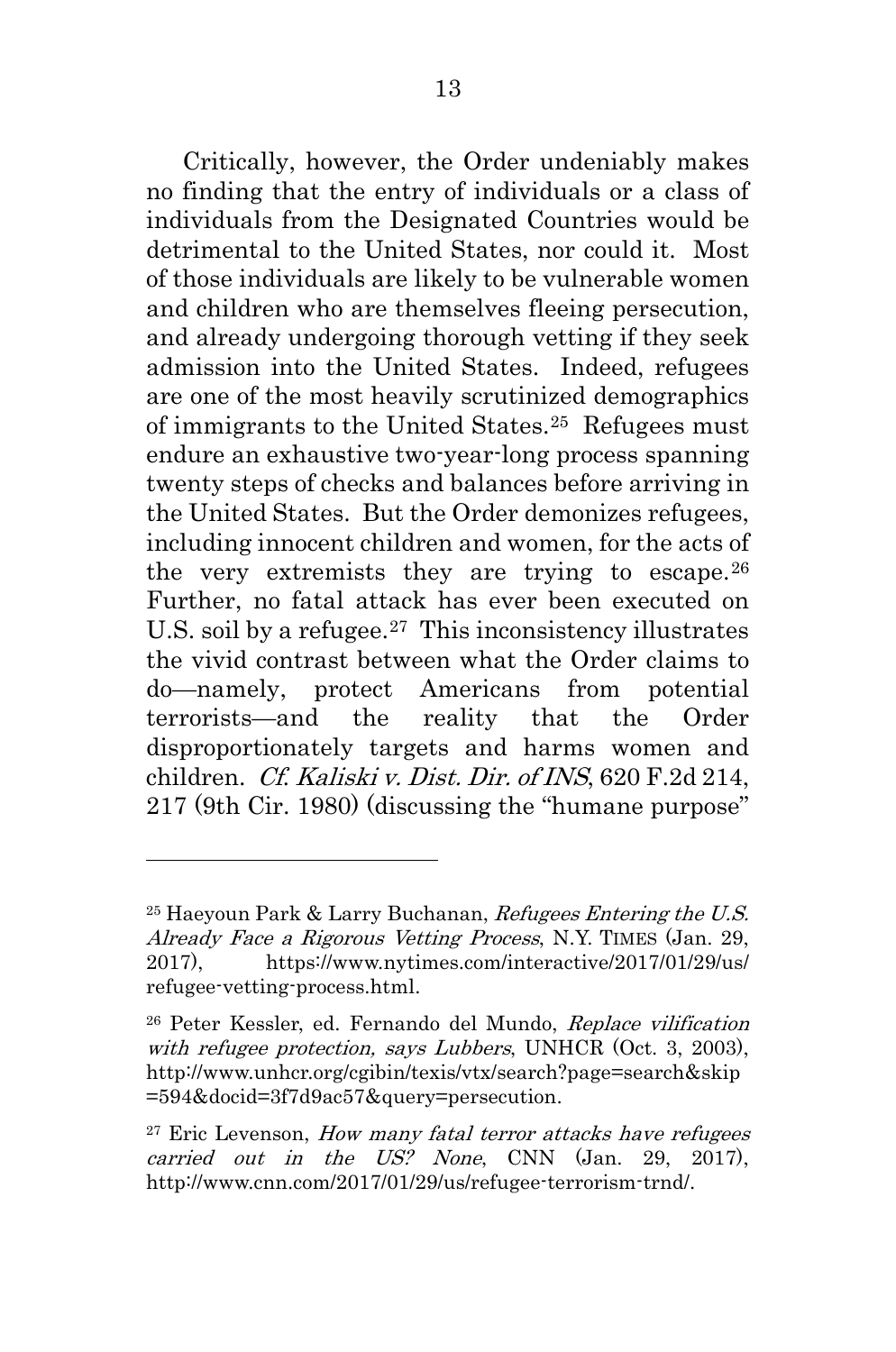<span id="page-22-1"></span>of the INA); H.R. Rep. No. 85-1199, pt. 2 (1957), as reprinted in 1957 U.S.C.C.A.N. 2016, 2012 (observing that the "legislative history of the Immigration and Nationality Act clearly indicates that Congress intended to provide for a liberal treatment of children").

And as was the case with the original Executive Order listing seven Muslim-majority nations, none of the now six Designated Countries<sup>[28](#page-22-2)</sup> in the Order has ever produced an individual who committed an act of terrorism resulting in any fatality in the United States. The Order attempts to refute this fact by citing an example of two Iraqi refugees convicted of terrorism. But, in this revised Order, Iraq is no longer on the list. That the only two examples offered in support of the Order come from a country that is not on the list underscores the absence of any finding to support the current version of the Order, and this additional paradox is yet another example that shows the Order is, in fact, disingenuous.

<span id="page-22-0"></span>While the President baldly concludes that the "unrestricted entry . . . of nationals" from the Designated Countries "would be detrimental to the interests of the United States," that is not how Section 1182(f), by its plain language, operates. Rather a "finding" is required. The data, however, simply does not support a conclusion that allowing mostly women and children from the Designated Countries entry into the United States would be detrimental to the interests of our nation. The failure to demonstrate

<span id="page-22-2"></span><sup>28</sup> The Order excluded Iraq for national security considerations relating to the presence of American forces in that country. See 82 Fed. Reg. at 13,211–12.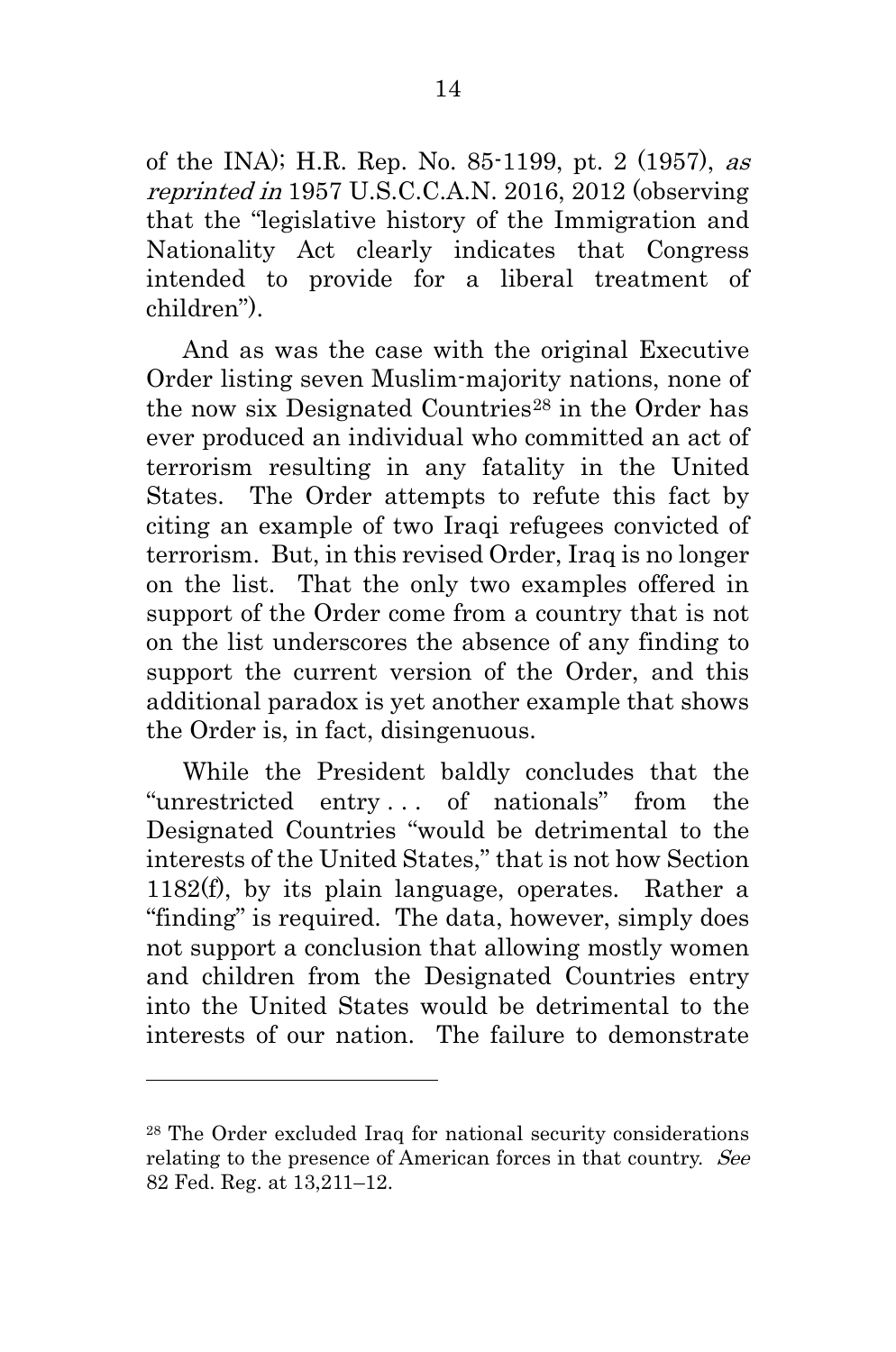otherwise means the President has exceeded his authority under the INA.

#### <span id="page-23-1"></span><span id="page-23-0"></span>B. The Order Discriminates Against Women, in Violation of the INA.

Because of the predictably disparate impact of the Order on women, the Order discriminates against women in violation of the INA.<sup>[29](#page-23-3)</sup> Section  $1152(a)(1)(A)$ of the INA requires that, except as provided in other provisions of the Act, "no person shall receive any preference or priority or be discriminated against in the issuance of an immigrant visa because of the person's race, sex, nationality, place of birth, or place of residence." 8 U.S.C. § 1152(a)(1)(A) (emphasis added). Here, the Order violates Section  $1152(a)(1)(A)$ 's sex discrimination provision because it imposes a disparate impact on women.

The government has previously granted roughly as many immigrant visas to women and girls as to men and boys from each of the Designated Countries.[30](#page-23-4) As detailed above, however, women and children attempting to flee from a Designated Country to the United States are more likely to encounter devastating violence, oppression, and/or material deprivation than similarly-situated adult men. Moreover, two other circumstances make clear that women in particular will unequally bear the burden of a blanket refusal to issue visas to people from the

<span id="page-23-3"></span><sup>29</sup> We agree with Respondents that the Order explicitly discriminates on the basis of nationality and religion in violation of the INA. We add for the Court's consideration that the Order also discriminates on the basis of sex in violation of the INA.

<span id="page-23-4"></span><span id="page-23-2"></span><sup>&</sup>lt;sup>30</sup> See Interactive Reporting, REFUGEE PROCESSING CTR.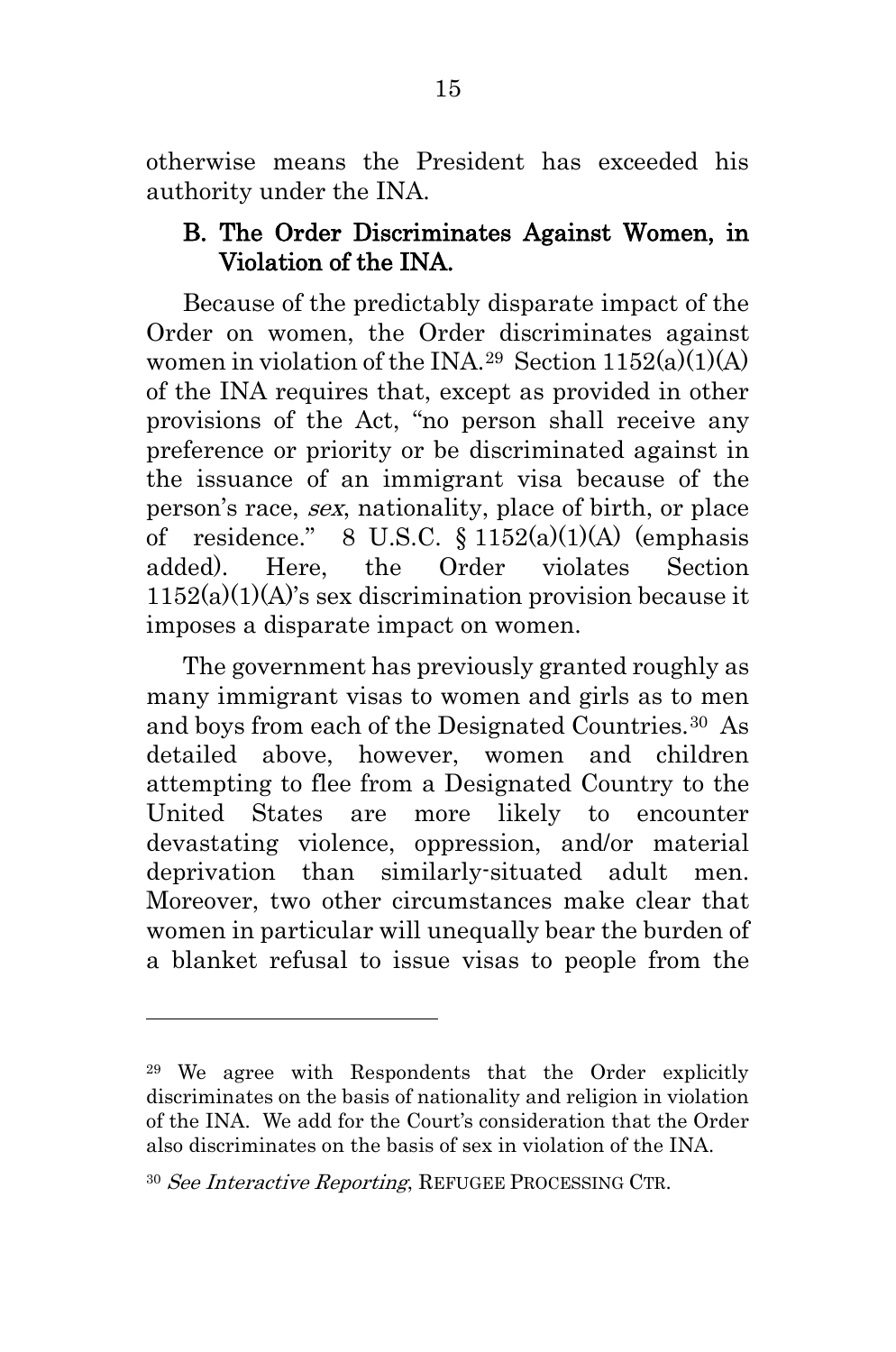Designated Countries: children are over-represented in the refugee population, and women shoulder most of the burden for their care.

<span id="page-24-1"></span>The Order imposes burdens on women as women in entirely predictable and unlawful ways. As a result, the Order's disparate impact on women constitutes a discriminatory practice in violation of Section  $1152(a)(1)(A)$ . *Cf.*, *e.g.*, *Texas Dep't of Hous.* & Cmty. Affairs v. Inclusive Communities Project, Inc., 135 S. Ct. 2507, 2518–19 (2015) (holding discriminatory intent is not required to be pled in cases alleging disparate-impact under the Fair Housing Act). By either refusing or simply neglecting to grapple with these significant, predictable gendered effects of the Order, the President has further violated Section  $1152(a)(1)(A)$  of the INA.

## <span id="page-24-0"></span>II. THE ORDER HARMS OUR NATIONAL SECURITY INTERESTS AND FOREIGN POLICY PRIORITIES OF PROMOTING HUMAN RIGHTS, GENDER EQUALITY, AND PROTECTION OF AT-RISK CHILDREN.

Not only has the President failed to show how the entry of mostly women and children from the Designated Countries and refugee population will detrimentally harm our nation, his Order affirmatively harms our nation's interests. As explained above, Executive Order 13,780 would severely impact women and children fleeing some of the world's most repressive and dangerous areas. In each of the six Muslim-majority countries named in the Order, women and children consistently face actual or threatened displacement and gender-based violence, including early and forced marriage, sexual abuse, kidnapping, human-trafficking, and other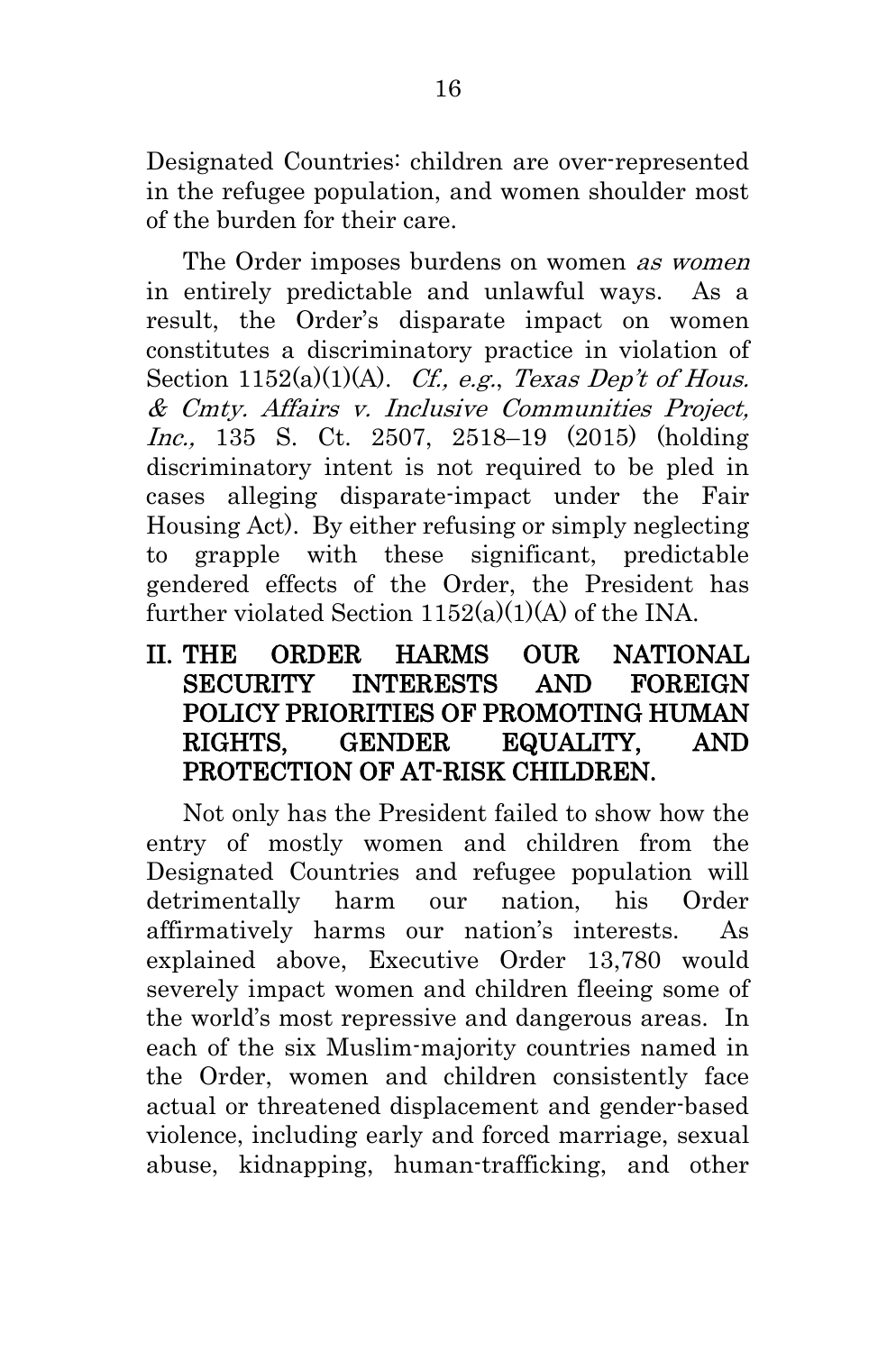human rights violations.<sup>[31](#page-25-4)</sup> As is true globally, one in three women in the Designated Countries experiences gender-based violence in her lifetime. Yet the Order would effectively shut the door on these women and children. This result is at odds with the Order's purported national security rationale[.32](#page-25-5) Instead, the Order contravenes and severely damages this country's long-term national security and foreign policy interests.[33](#page-25-6)

 $\overline{a}$ 

<span id="page-25-3"></span> Tellingly, neither Afghanistan nor Pakistan is included as a Designated Country by the Order.

<span id="page-25-4"></span><span id="page-25-2"></span><sup>31</sup> HUMAN RIGHTS WATCH, WORLD REPORT, at 338 (discussing Iran), 407–09 (discussing Libya), 537–39 (discussing Somalia), 561-66 (discussing Sudan), 572–77 (discussing Syria), 678–80 (discussing Yemen) (2017), https://www.hrw.org/sites/default /files/world\_report\_download/wr2017-web.pdf.

<span id="page-25-5"></span><sup>32</sup> The rationale behind the Order is further belied by the President's subsequent statements on national security. For example, in a primetime speech to the country, the President said that "20 U.S.-designated foreign terrorist organizations are active in Afghanistan and Pakistan — the highest concentration in any region anywhere in the world" and that "Pakistan often gives safe haven to agents of chaos, violence, and terror." Remarks by President Trump on the Strategy in Afghanistan and South Asia, The White House, Office of the Press Secretary, (Aug. 21, 2017, 9:02 PM), https://www.whitehouse.gov/the-pressoffice/2017/08/21/remarks-president-trump-strategyafghanistan-and-south-asia.

<span id="page-25-6"></span><span id="page-25-1"></span><span id="page-25-0"></span><sup>33</sup> Although the judiciary is "reluctant" to intrude upon the authority of the executive branch on national security affairs, Dep't of Navy v. Egan, 484 U.S. 518, 530 (1988)), the Executive may only exercise that authority within the confines of the law, see Youngstown Sheet & Tube Co. v. Sawyer, 343 U.S. 579, 645– 46, 654–55 (1952) (Jackson, J., concurring).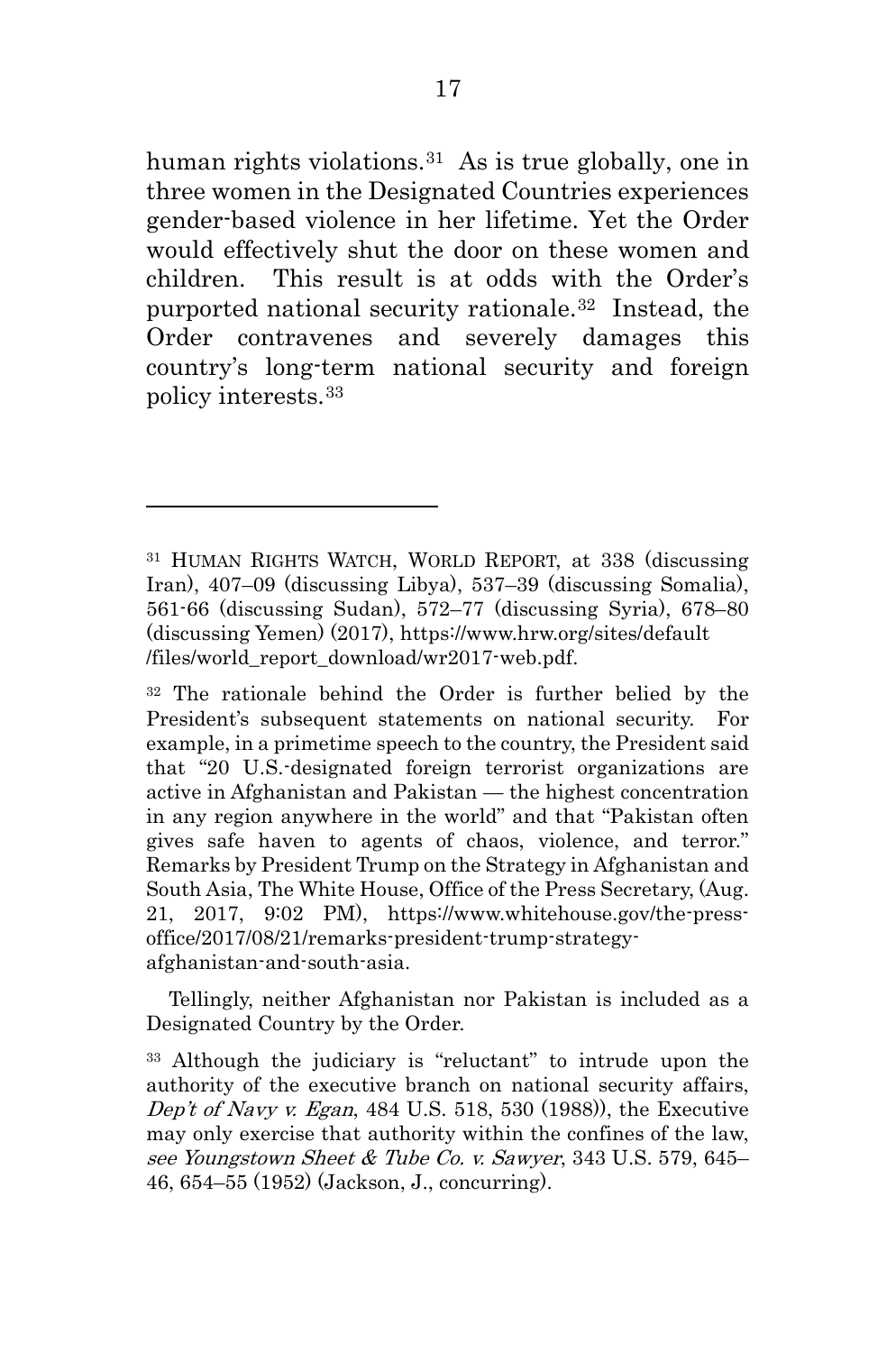#### <span id="page-26-0"></span>A. The Order's Impact on Women and Children Harms Our National Security Interests.

The White House and several Executive agencies have "long recognized" and sought to stem an "increased prevalence and risk of gender-based violence, particularly targeted at women and girls."[34](#page-26-5) Indeed, the latest Presidential National Security Strategy report, which is intended to be a "comprehensive description" of the foreign policy and "worldwide interests, goals, and objectives of the United States that are vital to the national security of the United States,"[35](#page-26-6) identifies ensuring that women are "protected from gender-based violence" as a "national security interest."<sup>[36](#page-26-7)</sup> See also U.S. Dep't of State, Bur. Population, Refugees, and Migration, Addressing Gender-Based Violence in Emergencies ("protection of women and girls has been a central part of U.S. . . . national security").

<span id="page-26-2"></span>For these reasons, several Executive Orders currently in effect direct federal efforts to provide protection for women and children facing humanitarian emergencies. For example, Executive Order 13,623, "Preventing and Responding to

<span id="page-26-5"></span><span id="page-26-4"></span><sup>34</sup> U.S. DEP'T OF STATE, BUR. POPULATION, REFUGEES, AND MIGRATION, Addressing Gender-Based Violence in Emergencies, https://www.state.gov/j/prm/policyissues/issues/c62377.htm (last visited Sept. 7, 2017).

<span id="page-26-6"></span><span id="page-26-1"></span><sup>35</sup> 50 U.S.C. § 3043(a) & (b). President Donald Trump's administration has not yet produced or published an updated National Security Strategy.

<span id="page-26-7"></span><span id="page-26-3"></span><sup>36</sup> THE WHITE HOUSE, NATIONAL SECURITY STRATEGY, at 11 (2015), https://obamawhitehouse.archives.gov/sites/default/ files/docs/2015 national security strategy 2.pdf.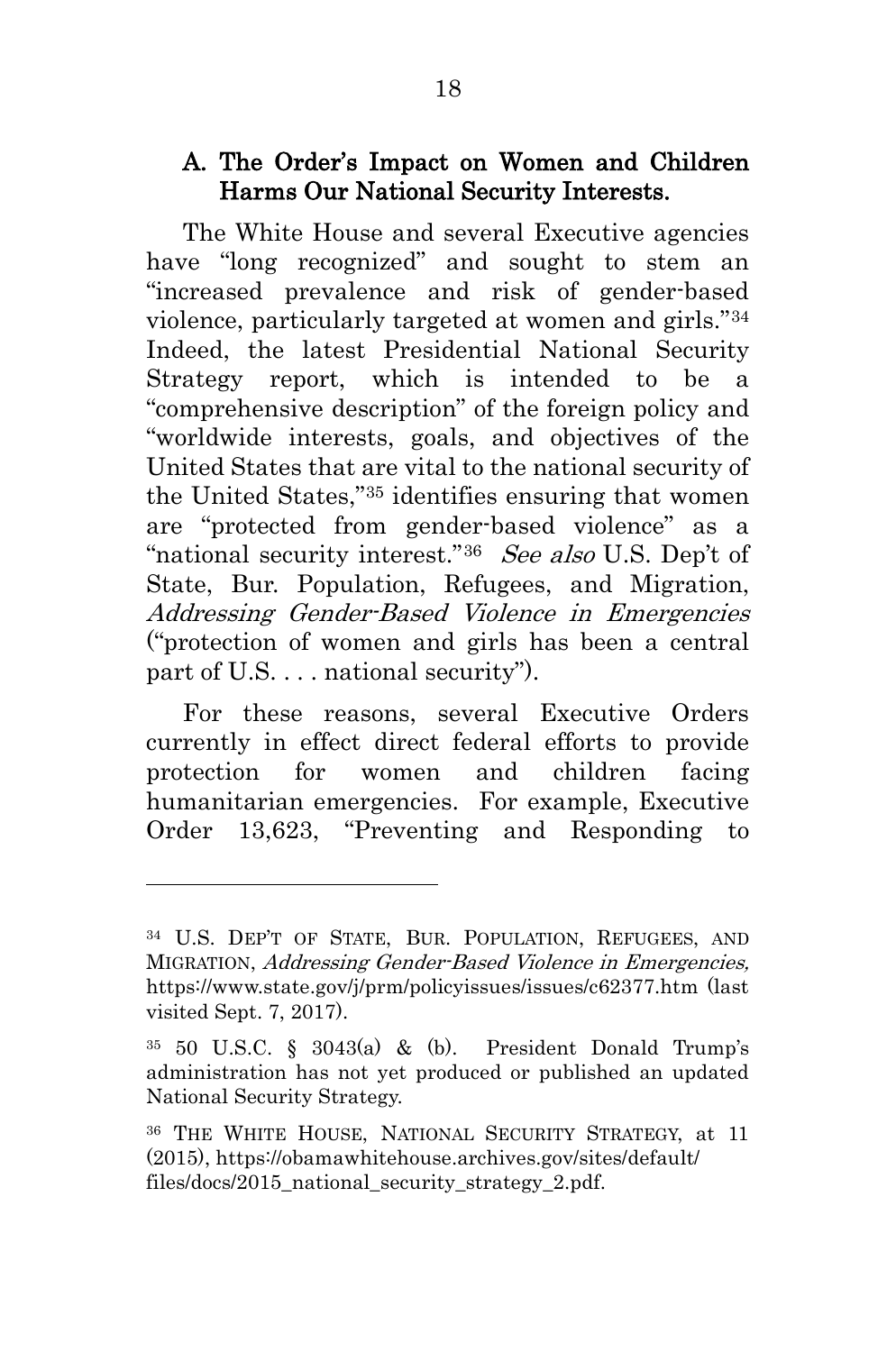Violence Against Women and Girls Globally," 77 Fed. Reg. 49,345 (Aug. 10, 2012), created an interagency working group to implement "a comprehensive, multisector approach to prevent and respond to genderbased violence" and "ensure that agencies prioritize this issue in their implementation of U.S. foreign policy."[37](#page-27-3) Section 1 of Executive Order 13,623 states: "Recognizing that gender-based violence undermines not only the safety, dignity, and human rights of the millions of individuals who experience it, but also the public health, economic stability, and security of nations, it is the policy and practice of the executive branch of the United States Government to have a multi-year strategy that will more effectively prevent and respond to gender-based violence globally." 77 Fed. Reg. 49,345 (emphasis added).<sup>[38](#page-27-4)</sup>

<span id="page-27-0"></span>Similarly, Executive Order 13,595, "Instituting a National Action Plan On Women, Peace, And Security," orders the U.S. government to "strengthen its efforts to prevent—and protect women and

<span id="page-27-3"></span><span id="page-27-2"></span><sup>37</sup> Press Release, The White House, Office of the Press Secretary, Fact Sheet: Preventing and Responding to Violence Against Women and Girls Globally (Aug. 10, 2012),

https://obamawhitehouse.archives.gov/the-press-office/

<sup>2012/08/10/</sup>fact-sheet-preventing-and-responding-violenceagainst-women-and-girls-gl.

<span id="page-27-4"></span><span id="page-27-1"></span><sup>38</sup> The interagency working group created by Executive Order 13,623 is co-chaired by the Secretary of State and the USAID Administrator and includes representatives from the Department of Treasury, Department of Defense, Department of justice, Department of Labor, Department of Health and Human Services, Department of Homeland Security, Office of Management and Budget, the National Security Staff, and the Office of the Vice President. Exec. Order No. 13,623,  $\S$  2(a), 77 Fed. Reg. 49,345–46.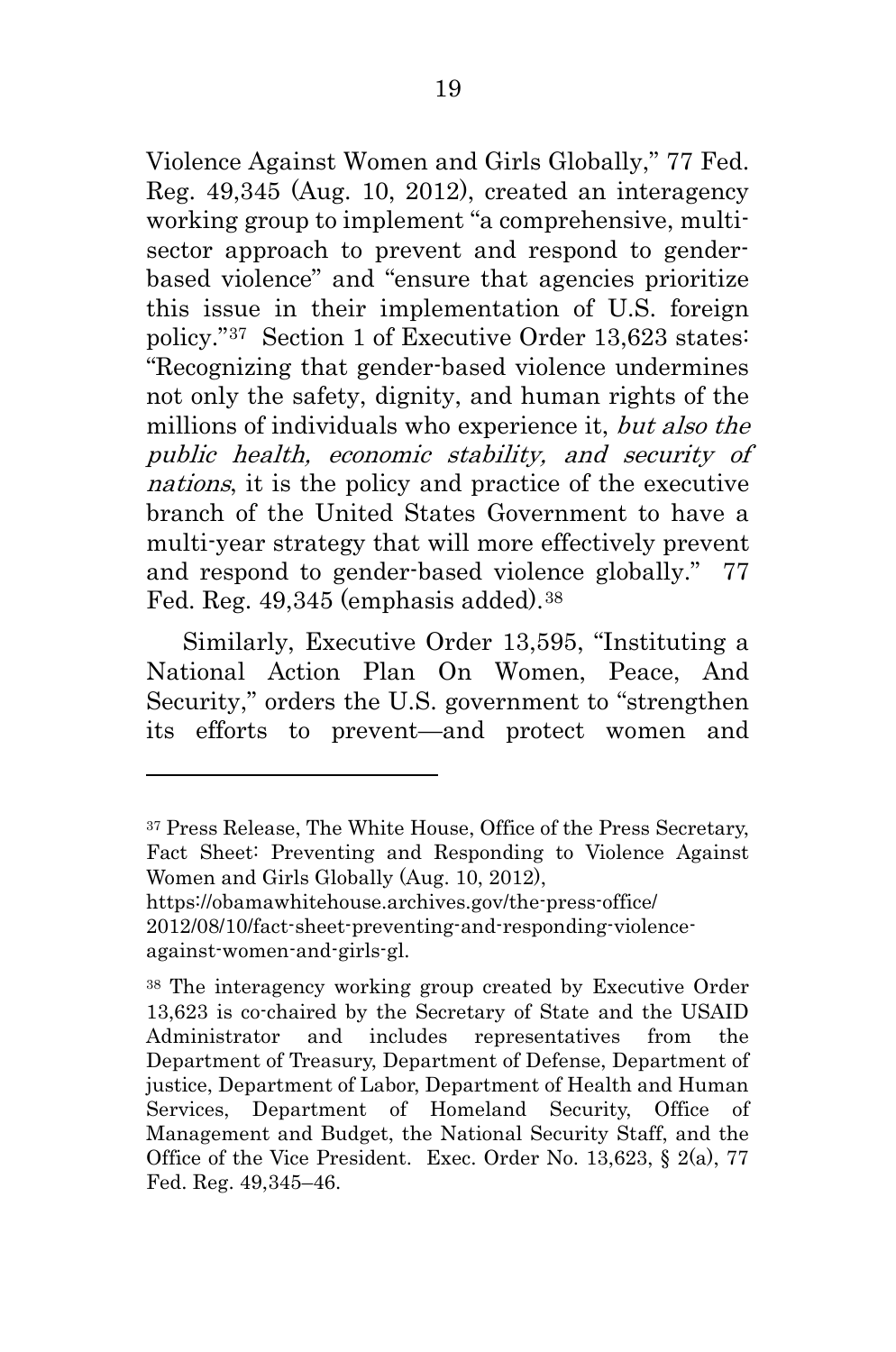children from—harm, exploitation, discrimination, and abuse, including sexual and gender-based violence and trafficking in persons." Exec. Order No., 13,595, § 2(c), 76 Fed. Reg. 80,205 (Dec. 19, 2011). Notably, Section 2(e) requires the federal government "to respond to the distinct needs of women and children in conflict-affected disasters and crises." Id. § 2(e). In pursuit of that goal, the White House's National Action Plan designated the Department of Homeland Security to "[p]rovide humanitarian protection through the administration of immigration benefits programs and other immigration mechanisms, as appropriate, to eligible individuals, including women and girls, in need of relief from persecution or urgent circumstances."[39](#page-28-3) 

<span id="page-28-1"></span><span id="page-28-0"></span>Executive Order 13,595 and Executive Order 13,623 remain in effect. Yet the Order would undermine these Executive directives without providing any justification. See supra Section I.A.[40](#page-28-4)

<span id="page-28-3"></span><span id="page-28-2"></span><sup>39</sup> THE WHITE HOUSE, UNITED STATES ACTION PLAN ON WOMEN, PEACE, AND SECURITY, at 30 (2016), https://www.usaid.gov/sites/ default/files/documents/1868/National%20Action%20Plan% 20on%20Women%2C%20Peace%2C%20and%20Security.pdf (emphasis added).

<span id="page-28-4"></span><sup>40</sup> Although Section 11(iii) of the Order directs Secretary of Homeland Security to collect data regarding gender-based violence, the that Section is limited to data collection on foreign nationals already in the United States. Moreover, by only naming "honor killings," the Order advances a common stereotype of Muslim attitudes toward women, supporting the notion that the Order is directly motivated by animus toward the Islamic faith.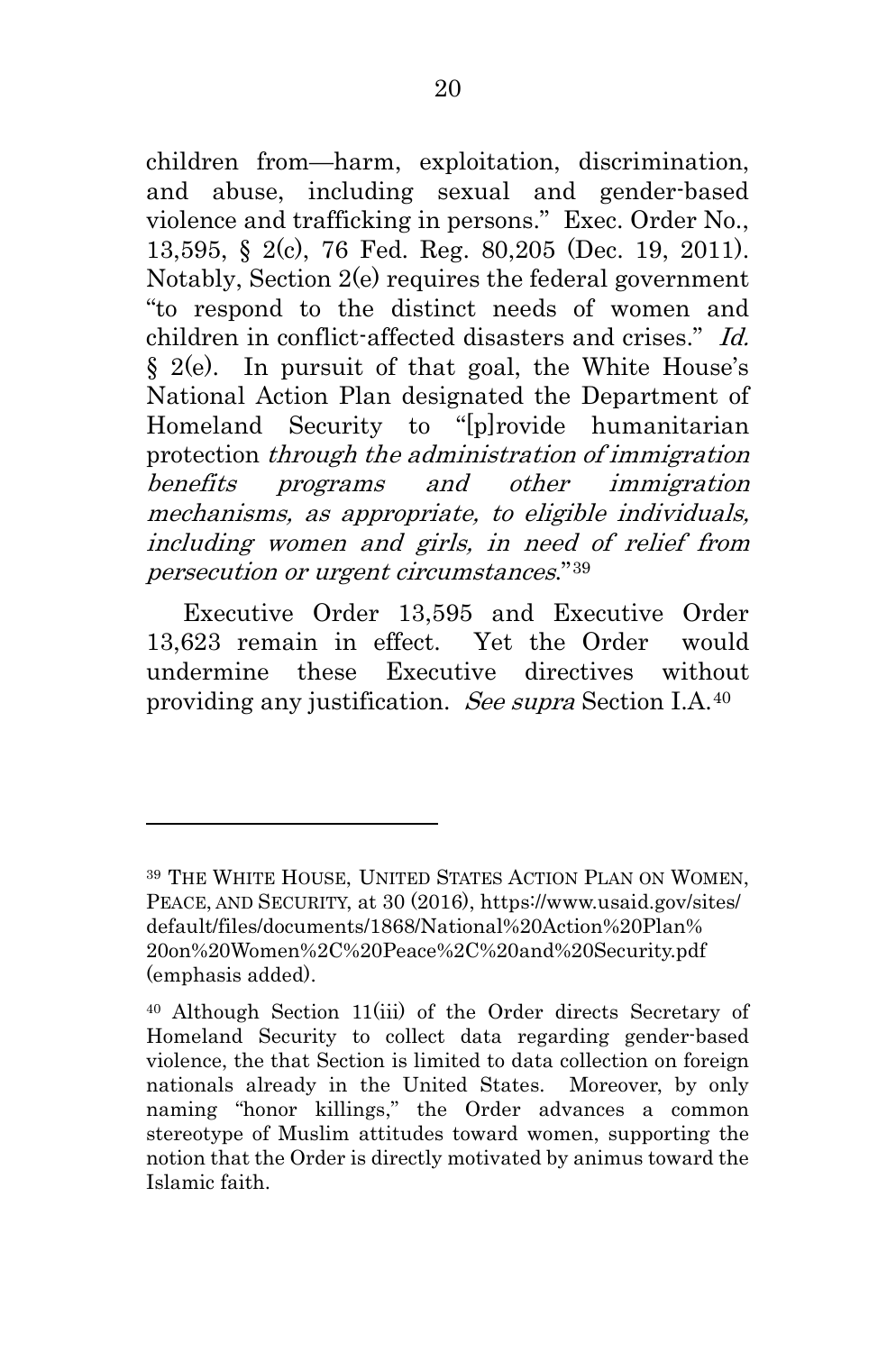#### <span id="page-29-0"></span>B. The Order's Impact on Women and Children Harms Our Foreign Policy.

Implementation of the Order would also damage the stated foreign policy initiatives of the U.S. Department of State and the U.S. Agency for International Development ("USAID"). The State Department's website unequivocally states that "promoting gender equality and addressing genderbased violence is essential" and "protection of women and girls has been a central part of U.S. foreign policy and national security."[41](#page-29-4) Since 2000, the U.S. Department of State's Bureau of Population, Refugees, and Migration ("PRM") has allocated targeted funding to combat gender-based violence and protect refugees and conflict victims from human rights violations such as child, early, and forced marriage.[42](#page-29-5) Indeed, the State Department has an entire office devoted to women's issues—the Secretary's Office of Global Women's Issues—which, since 1995, has pursued a "mandate to promote the rights and empowerment of women and girls through U.S. foreign policy."[43](#page-29-6)

<span id="page-29-4"></span><span id="page-29-1"></span><sup>41</sup> U.S. DEP'T OF STATE, BUR. POPULATION, REFUGEES, AND MIGRATION, Addressing Gender-Based Violence in Emergencies.

<span id="page-29-5"></span><span id="page-29-2"></span><sup>42</sup> U.S. DEP'T OF STATE, BUR. POPULATION, REFUGEES, AND MIGRATION, Addressing Gender-Based Violence in Emergencies; U.S. DEP'T OF STATE, CONGRESSIONAL BUDGET JUSTIFICATION - DEPARTMENT OF STATE, FOREIGN OPERATIONS, AND RELATED PROGRAMS, FISCAL YEAR 2018, at 135, 305 (2017), https://www.state.gov/documents/organization/271013.pdf.

<span id="page-29-6"></span><span id="page-29-3"></span><sup>43</sup> U.S. DEP'T OF STATE, Overview of the Office of Global Women's Issues, https://www.state.gov/s/gwi/ (last visited Sept. 7, 2017).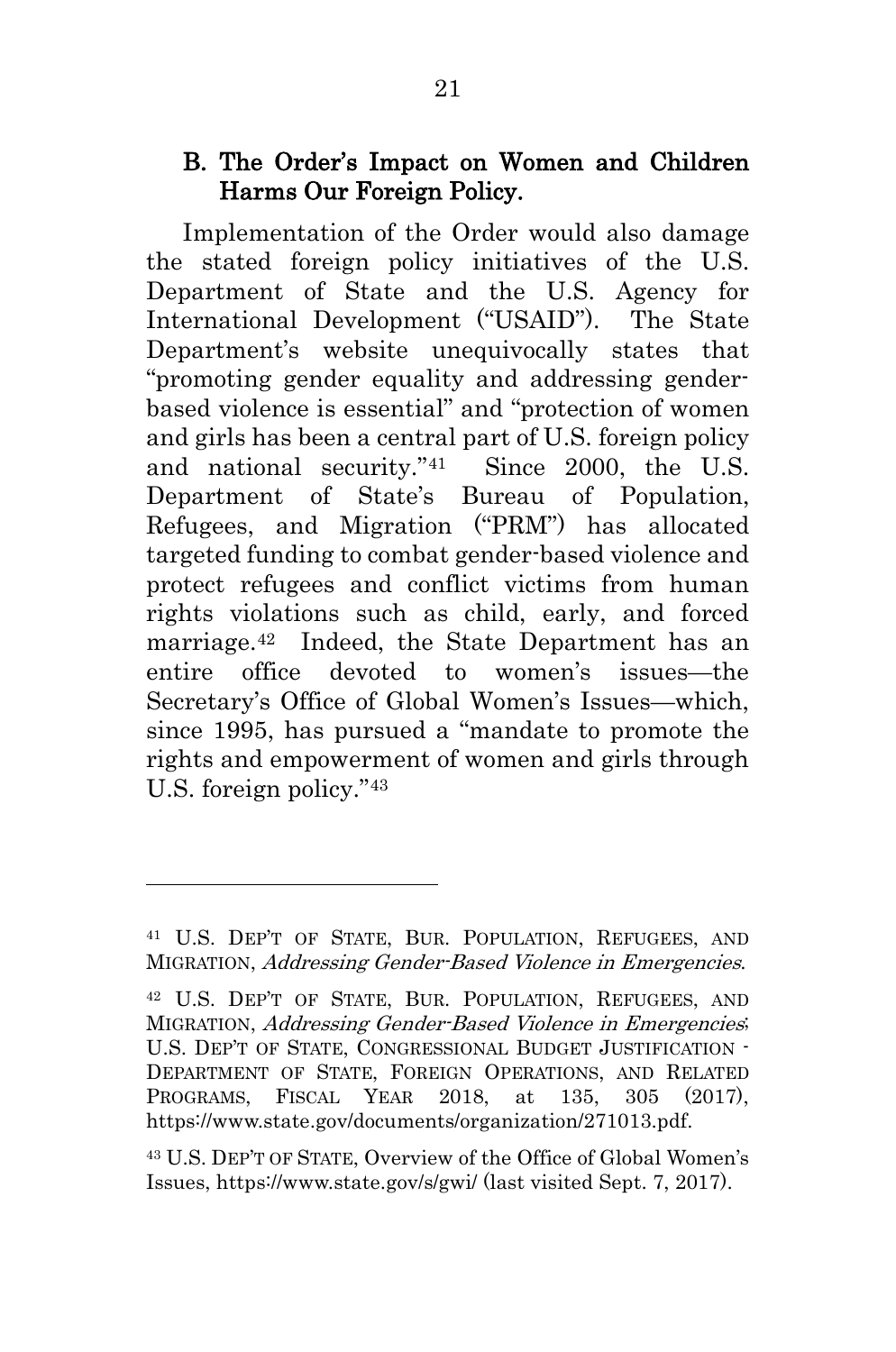USAID shares the State Department's recognition of a deep American interest in protecting children and gender-based violence victims, and sees such violence as a "global phenomenon preventing people, especially women and girls, of their right to a life free from violence."[44](#page-30-4) The agency has gender programs in more than eighty countries (including many of the Designated Countries), focused specifically on reducing gender-based violence, human trafficking, and child, early and forced marriage.[45](#page-30-5) USAID also explicitly emphasizes that the impact of such abuse on women and children "cuts across ethnicity, race, class, religion, education level, and international borders."[46](#page-30-6) According to USAID, empowerment of women and children is "critical" to "ending extreme poverty and promoting resilient, democratic societies while advancing our security and prosperity."[47](#page-30-7)

<span id="page-30-4"></span><span id="page-30-2"></span><sup>44</sup>Reducing Gender-Based Violence, USAID, https://www.usaid.gov/what-we-do/gender-equality-andwomens-empowerment/reducing-gender-based-violence (last updated Feb. 3, 2017).

 $\overline{a}$ 

<span id="page-30-5"></span><span id="page-30-1"></span><span id="page-30-0"></span><sup>45</sup> Gender Equality and Women's Empowerment, USAID, https://www.usaid.gov/what-we-do/gender-equality-andwomens-empowerment (last updated Jul. 26, 2017); Preventing and Responding to Gender-Based Violence, USAID, https://www.usaid.gov/gbv (last updated Dec. 8, 2016).

<span id="page-30-6"></span><sup>46</sup> Preventing and Responding to Gender-Based Violence, USAID, https://www.usaid.gov/gbv.

<span id="page-30-7"></span><span id="page-30-3"></span><sup>47</sup> USAID, EVALUATION OF IMPLEMENTATION OF THE UNITED STATES STRATEGY TO PREVENT AND RESPOND TO GENDER-BASED VIOLENCE GLOBALLY: AUGUST 2012 THROUGH JULY 2015, at 1 (2015), https://www.usaid.gov/sites/default/files/

documents/1865/GBV-Exec-Summary-Nov-2015.pdf (emphasis added).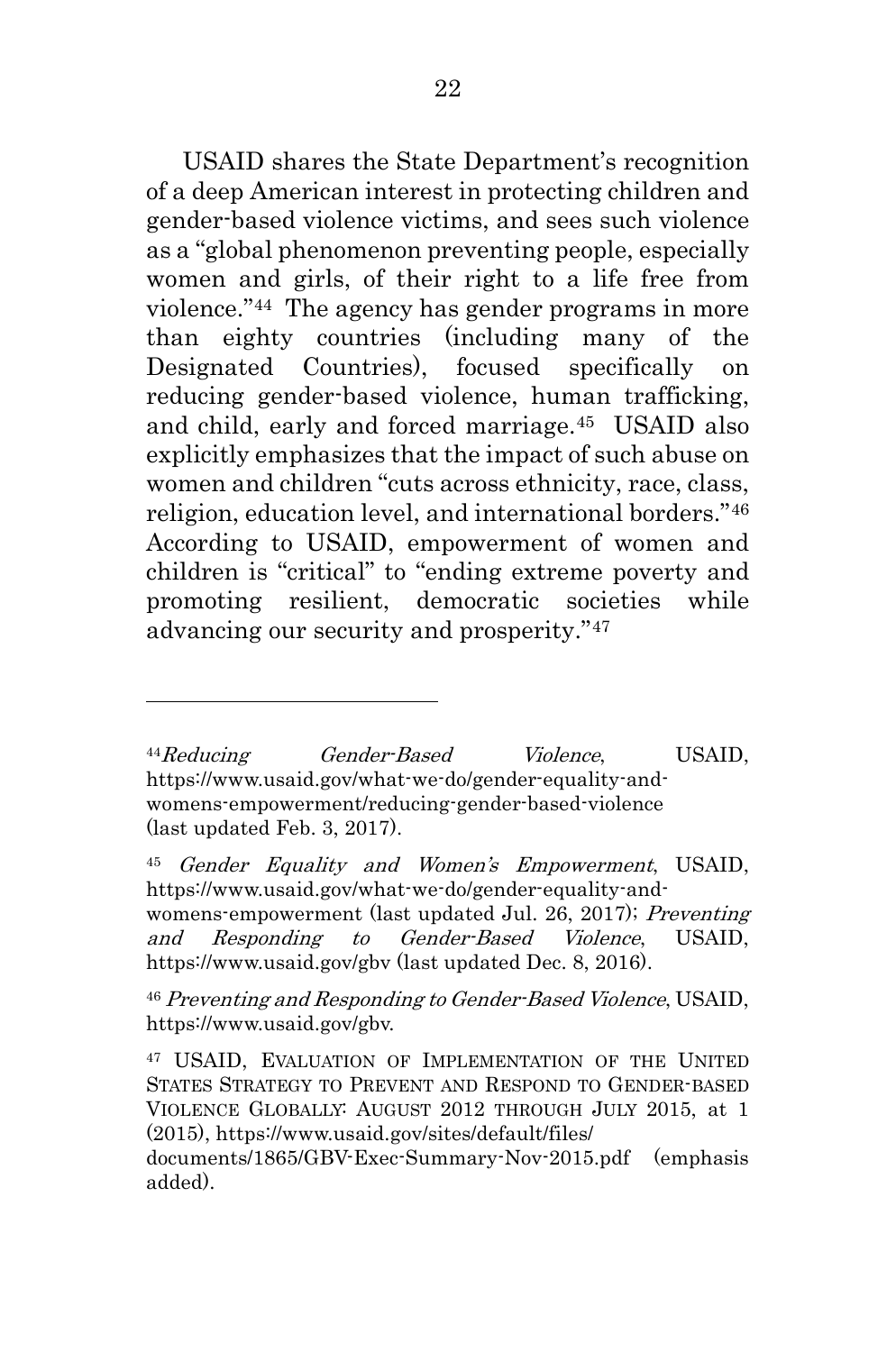Finally, the State Department's Fiscal Year 2018 Budget request also reflects national policy to protect —not abandon—women and children who are vulnerable to gender-based and other forms of violence[.48](#page-31-0) For example, the Budget Request seeks \$2.7 billion for migration and refugee assistance programs, to "save lives and ease suffering, uphold human dignity, and play a critical role in helping to mitigate and resolve major conflicts and crises in ... Somalia, South Sudan, Syria, Yemen, and elsewhere. PRM's humanitarian assistance, coupled with diplomacy, forms an essential component of U.S. foreign policy."[49](#page-31-1) 

The budget also includes (i) \$30.3 million to "support[] the U.S. government objectives of protecting and assisting asylum seekers and other vulnerable migrants, advancing regular, orderly and humane migration policies, enhancing security and stability, and promoting respect for the human rights and fundamental freedoms of migrants,"[50](#page-31-2) (ii) \$188.6 million to "create opportunities for women while responding to harmful tradition practices, such as child, early, and forced marriage and female genital mutilation/cutting and gender-based violence,"[51](#page-31-3) and (iii) \$78.7 million into "democracy, conflict, and humanitarian assistance" programs to "protect women and girls affected by crisis, conflict, or

<span id="page-31-0"></span><sup>48</sup> See generally U.S. DEP'T OF STATE, CONGRESSIONAL BUDGET JUSTIFICATION.

<span id="page-31-1"></span><sup>49</sup> Id. at 305.

<span id="page-31-2"></span><sup>50</sup> Id. at 307.

<span id="page-31-3"></span><sup>51</sup> Id. at 289.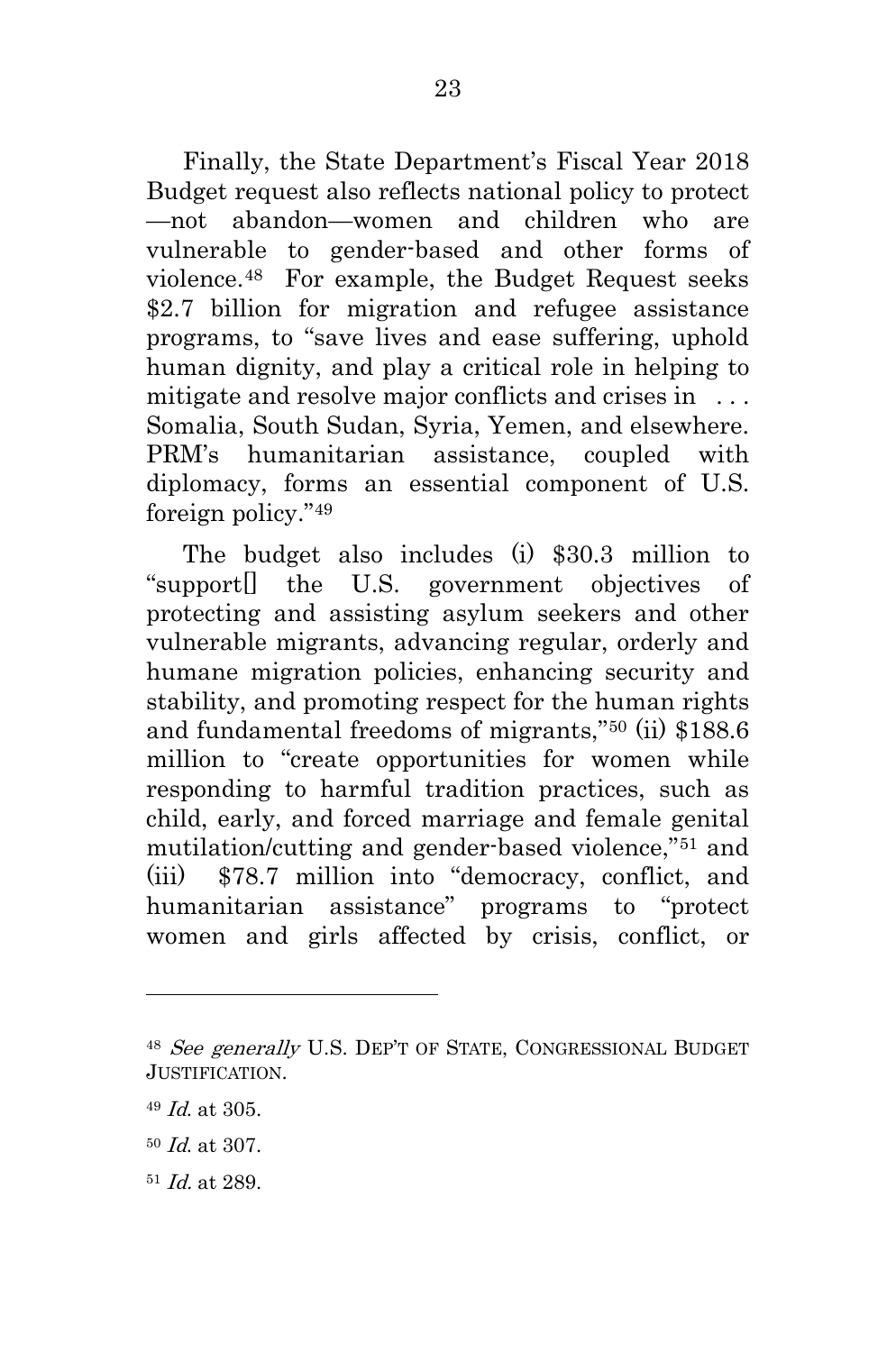extremism from gender based violence . . . and other forms of exploitation or abuse (e.g., trafficking in persons)."[52](#page-32-0) Success in such efforts would "strengthen[] U.S. national security by creating environments conducive to economic growth and fair trade, addressing problems that are drivers of radicalization and instability, and improving the sustainability of development programs."[53](#page-32-1) And, the State Department has requested \$8.3 million to "support activities that prevent and respond to gender-based violence and will address the challenges adolescent girls around the world face . . . ."[54](#page-32-2)

In sum, while offering protection to the world's most vulnerable populations is central to U.S. national security and foreign policy objectives, Executive Order 13,780 turns away vast numbers of women and children, many of whom are survivors of gender-based violence and other forms of abuse in their home countries. The Order does so in contravention of the President's statutory authority, Constitutional constraints, and existing national security policy. And it unnecessarily and unwisely invites questions about our government's commitment to our fundamental, founding values as a nation of immigrants.

\* \* \*

The life-altering impacts of the Order are catastrophic for many women and children seeking

<span id="page-32-0"></span><sup>52</sup> Id. at 288.

<span id="page-32-1"></span><sup>53</sup> Id.

<span id="page-32-2"></span><sup>54</sup> Id. at 290.